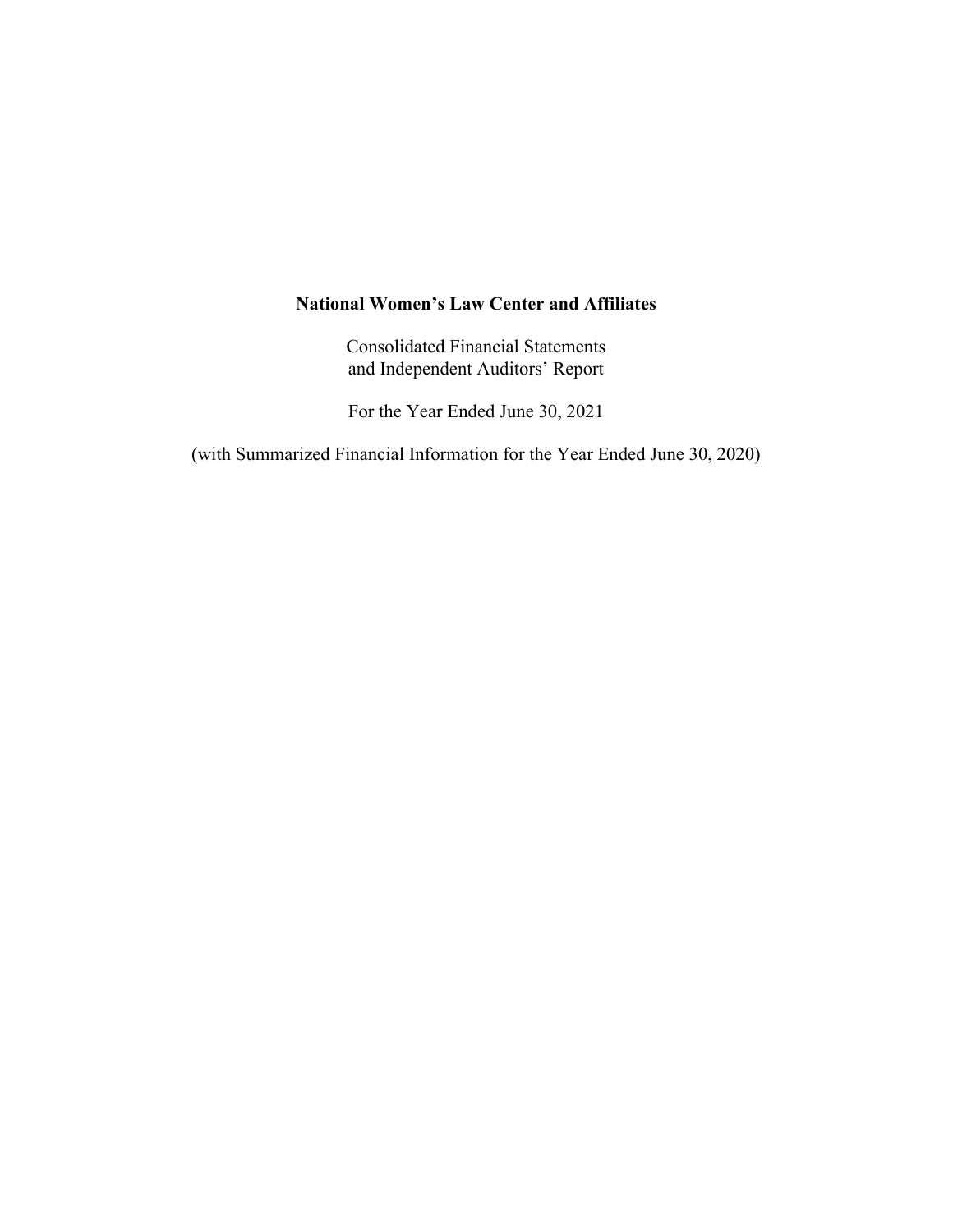# Consolidated Financial Statements For the Year Ended June 30, 2021 (with Summarized Financial Information for the Year Ended June 30, 2020)

# **Contents**

| <b>Consolidated Audited Financial Statements</b> |      |
|--------------------------------------------------|------|
|                                                  | 7-28 |
| Description of Supplementary Information         | 29   |
|                                                  |      |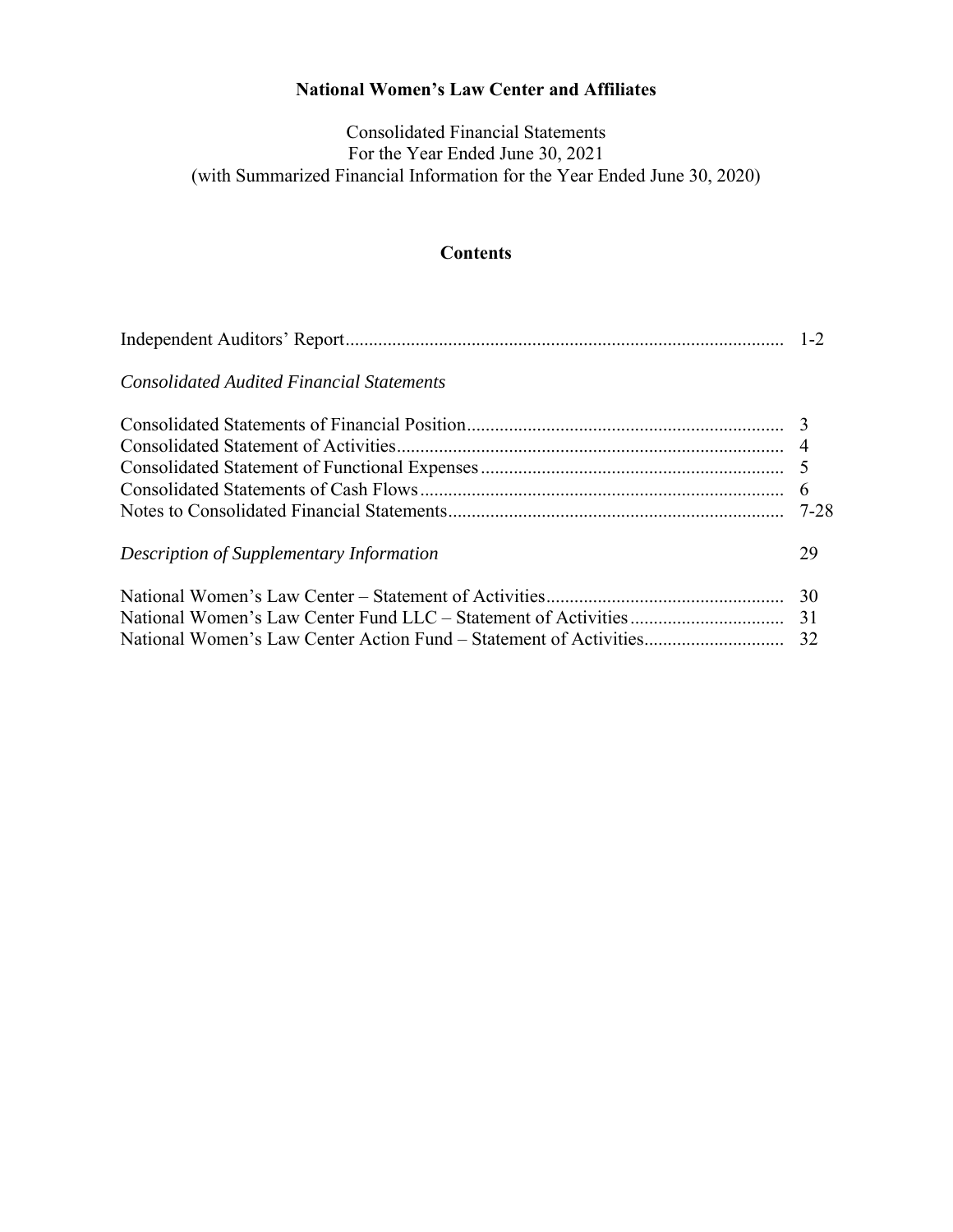

**Rogers & Company PLLC**  Certified Public Accountants

8300 Boone Boulevard Suite 600 Vienna, Virginia 22182

703.893.0300 voice 703.893.4070 facsimile www.rogerspllc.com

# **INDEPENDENT AUDITORS' REPORT**

To: The Board of Directors of National Women's Law Center The Board of Directors of the National Women's Law Center Action Fund The Board of Managers of the National Women's Law Center Fund LLC

We have audited the accompanying consolidated financial statements of the National Women's Law Center, the National Women's Law Center Action Fund, and the National Women's Law Center Fund LLC (collectively, "the Organization"), which comprise the consolidated statement of financial position as of June 30, 2021; the related consolidated statements of activities, functional expenses, and cash flows for the year then ended; and the related notes to the consolidated financial statements.

## *Management's Responsibility for the Consolidated Financial Statements*

Management is responsible for the preparation and fair presentation of these consolidated financial statements in accordance with accounting principles generally accepted in the United States of America; this includes the design, implementation, and maintenance of internal control relevant to the preparation and fair presentation of the consolidated financial statements that are free from material misstatement, whether due to fraud or error.

## *Auditor's Responsibility*

Our responsibility is to express an opinion on these consolidated financial statements based on our audit. We conducted our audit in accordance with auditing standards generally accepted in the United States of America. Those standards require that we plan and perform the audit to obtain reasonable assurance about whether the consolidated financial statements are free from material misstatement.

An audit involves performing procedures to obtain audit evidence about the amounts and disclosures in the consolidated financial statements. The procedures selected depend on the auditor's judgment, including the assessment of the risks of material misstatement of the consolidated financial statements, whether due to fraud or error. In making those risk assessments, the auditor considers internal control relevant to the entity's preparation and fair presentation of the consolidated financial statements in order to design audit procedures that are appropriate in the circumstances, but not for the purpose of expressing an opinion on the effectiveness of the entity's internal control. Accordingly, we express no such opinion.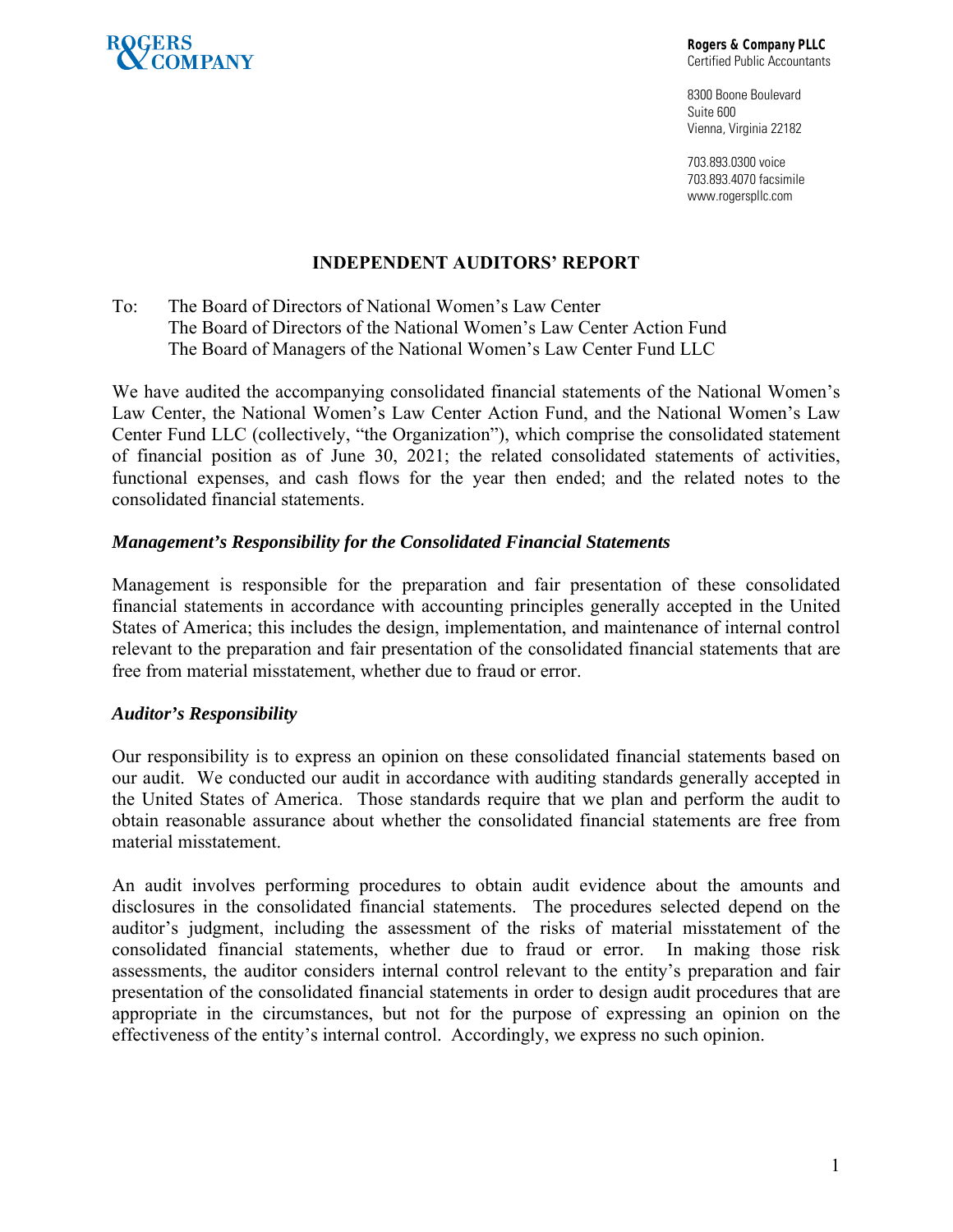# **ROGERS COMPANY**

# *Auditor's Responsibility (continued)*

An audit also includes evaluating the appropriateness of accounting policies used and the reasonableness of significant accounting estimates made by management, as well as evaluating the overall presentation of the consolidated financial statements.

We believe that the audit evidence we have obtained is sufficient and appropriate to provide a basis for our audit opinion.

## *Opinion*

In our opinion, the consolidated financial statements referred to above present fairly, in all material respects, the financial position of the Organization as of June 30, 2021, and the changes in its net assets and its cash flows for the year then ended in accordance with accounting principles generally accepted in the United States of America.

## *Report on Summarized Comparative Information*

We previously audited the Organization's June 30, 2020 consolidated financial statements, and we expressed an unmodified audit opinion on those audited consolidated financial statements in our report dated January 14, 2021. In our opinion, the summarized comparative information presented herein, as of and for the year ended June 30, 2020, is consistent, in all material respects, with the audited consolidated financial statements from which it has been derived.

## *Other Matter*

Our audit was conducted for the purpose of forming an opinion on the consolidated financial statements as a whole. The supplementary information included on pages 30-32 is presented for purposes of additional analysis and is not a required part of the consolidated financial statements. Such information is the responsibility of management and was derived from and relates directly to the underlying accounting and other records used to prepare the consolidated financial statements.

The information has been subjected to the auditing procedures applied in the audit of the consolidated financial statements and certain additional procedures, including comparing and reconciling such information directly to the underlying accounting and other records used to prepare the consolidated financial statements or to the consolidated financial statements themselves, and other additional procedures in accordance with auditing standards generally accepted in the United States of America. In our opinion, the information is fairly stated in all material respects in relation to the consolidated financial statements as a whole.

Davens + Coming PLIC

Vienna, Virginia February 4, 2022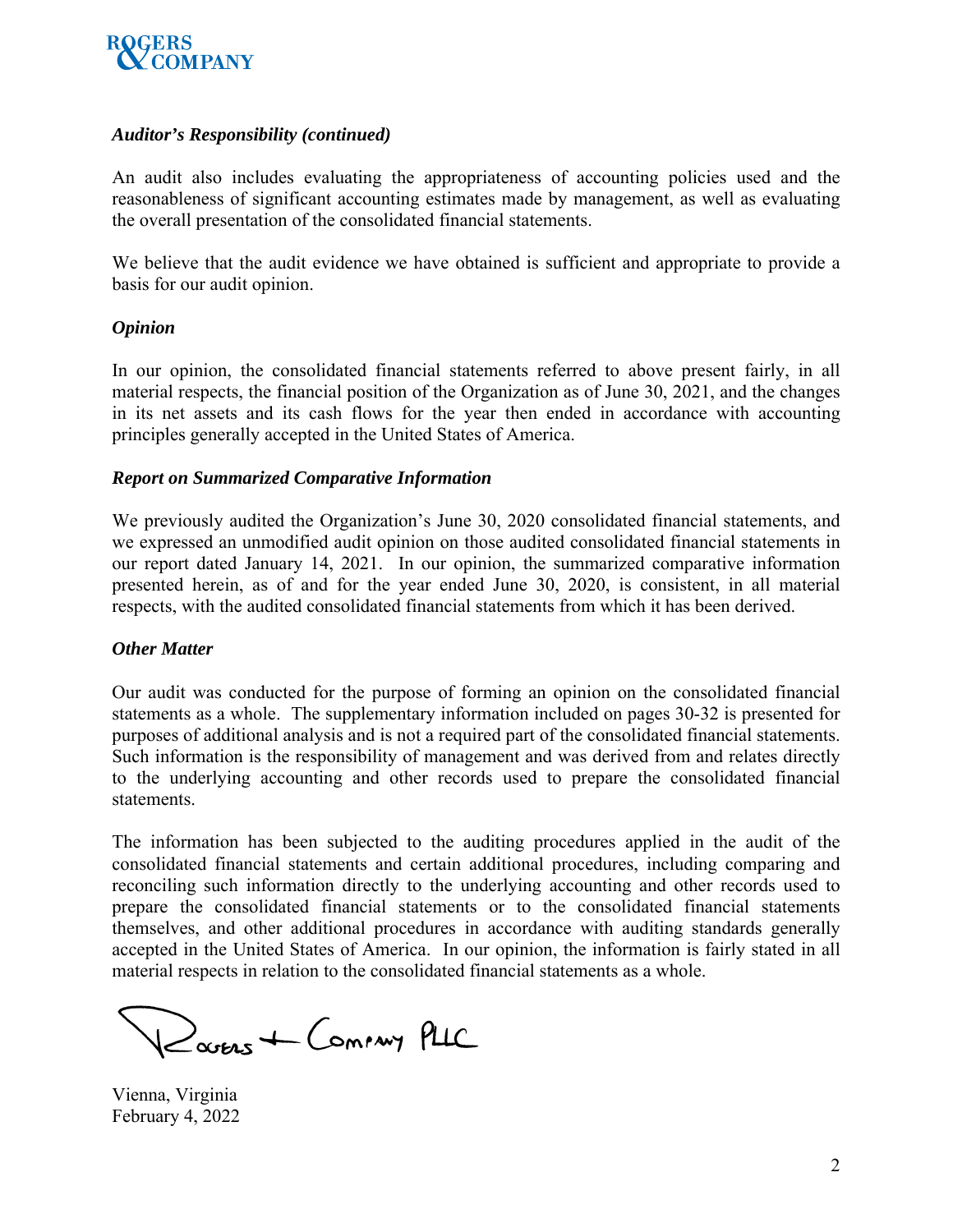# Consolidated Statements of Financial Position June 30, 2021 and 2020

|                                          |              | 2021        |              | 2020         |
|------------------------------------------|--------------|-------------|--------------|--------------|
| <b>Assets</b>                            |              |             |              |              |
| Cash and cash equivalents                | \$           | 45,793,427  | $\mathbb{S}$ | 22,457,765   |
| Investments                              |              | 44,993,371  |              | 37,264,231   |
| Accounts receivable                      |              | 4,476       |              | 2,338        |
| Grants and contributions receivable, net |              | 9,944,019   |              | 6,830,054    |
| Prepaid expenses and security deposits   |              | 482,981     |              | 345,861      |
| Property and equipment, net              |              | 516,449     |              | 777,572      |
| Total assets                             |              | 101,734,723 | $\mathbb{S}$ | 67, 677, 821 |
| <b>Liabilities and Net Assets</b>        |              |             |              |              |
| <b>Liabilities</b>                       |              |             |              |              |
| Accounts payable and accrued expenses    | $\mathbb{S}$ | 2,784,126   | \$           | 2,182,039    |
| Deferred compensation                    |              | 579,185     |              | 563,181      |
| Deferred rent and incentive allowance    |              | 615,143     |              | 938,734      |
| Deferred revenue                         |              | 8,565       |              |              |
| <b>Total liabilities</b>                 |              | 3,987,019   |              | 3,683,954    |
| <b>Net Assets</b>                        |              |             |              |              |
| Without donor restrictions               |              | 41,014,264  |              | 15,896,423   |
| With donor restrictions                  |              | 56,733,440  |              | 48,097,444   |
| Total net assets                         |              | 97,747,704  |              | 63,993,867   |
| Total liabilities and net assets         | \$           | 101,734,723 | \$           | 67, 677, 821 |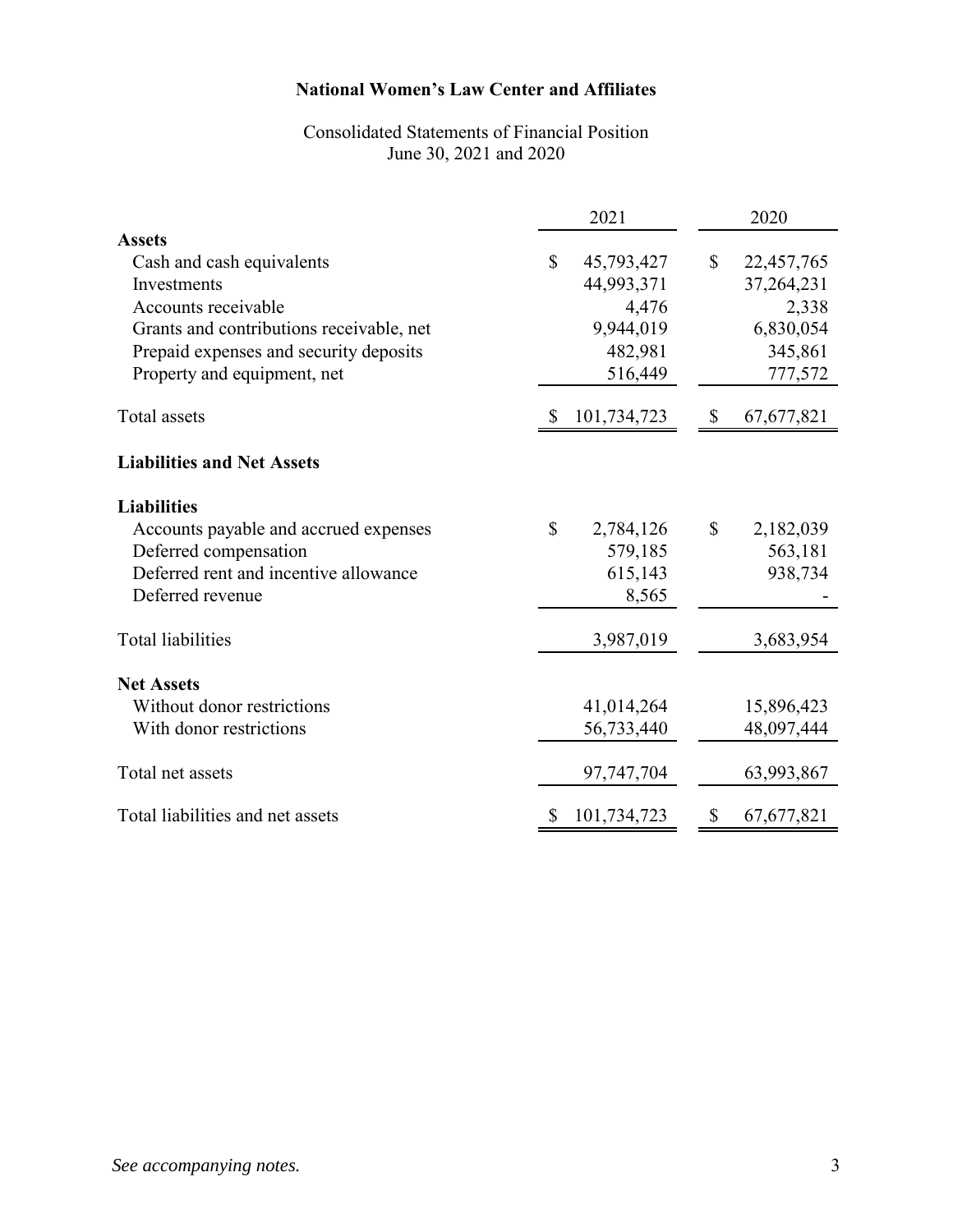#### Consolidated Statement of Activities For the Year Ended June 30, 2021 (with Summarized Financial Information for the Year Ended June 30, 2020)

|                                               | <b>Without Donor Restrictions</b> |    |             |    |            |    |                            |              |               |    |               |
|-----------------------------------------------|-----------------------------------|----|-------------|----|------------|----|----------------------------|--------------|---------------|----|---------------|
|                                               | Operating                         |    | Reserves    |    | Total      |    | With Donor<br>Restrictions |              | 2021<br>Total |    | 2020<br>Total |
| <b>Revenue and Support</b>                    |                                   |    |             |    |            |    |                            |              |               |    |               |
| Grants                                        | \$                                | S  | 20,000,000  | \$ | 20,000,000 | \$ | 21,491,047                 | $\mathbb{S}$ | 41,491,047    | \$ | 13,287,433    |
| Net investment return                         |                                   |    | 2,737,325   |    | 2,737,325  |    | 6,776,139                  |              | 9,513,464     |    | 881,009       |
| Income from cash equivalents                  | 69,281                            |    |             |    | 69,281     |    |                            |              | 69,281        |    | 248,179       |
| Contributions, net of unrealized promises     | 5,928,337                         |    |             |    | 5,928,337  |    | 1,092,239                  |              | 7,020,576     |    | 5,991,853     |
| Donated goods and services                    | 6,102,715                         |    |             |    | 6,102,715  |    | 449,835                    |              | 6,552,550     |    | 6,105,925     |
| Other                                         | 42,085                            |    |             |    | 42,085     |    |                            |              | 42,085        |    | 55,683        |
| Merchandise sales                             |                                   | 52 |             |    | 52         |    |                            |              | 52            |    |               |
| Legal fees                                    | 52,990                            |    |             |    | 52,990     |    |                            |              | 52,990        |    | 407,924       |
| Net assets released from restrictions:        |                                   |    |             |    |            |    |                            |              |               |    |               |
| Appropriation of endowment income             | 1,782,840                         |    | (539, 945)  |    | 1,242,895  |    | (1,242,895)                |              |               |    |               |
| Satisfaction of time and program restrictions | 22,930,369                        |    | (3,000,000) |    | 19,930,369 |    | (19,930,369)               |              |               |    |               |
| Total revenue and support                     | 36,908,669                        |    | 19,197,380  |    | 56,106,049 |    | 8,635,996                  |              | 64,742,045    |    | 26,978,006    |
| <b>Expenses</b>                               |                                   |    |             |    |            |    |                            |              |               |    |               |
| Program services:                             |                                   |    |             |    |            |    |                            |              |               |    |               |
| Child Care/Early Learning and Income Security | 3,325,764                         |    |             |    | 3,325,764  |    |                            |              | 3,325,764     |    | 2,783,880     |
| Reproductive Rights and Health                | 3,889,017                         |    |             |    | 3,889,017  |    |                            |              | 3,889,017     |    | 3,992,017     |
| TIMES UP Legal Defense Fund and Legal Network |                                   |    |             |    |            |    |                            |              |               |    |               |
| for Gender Equity                             | 5,412,447                         |    |             |    | 5,412,447  |    |                            |              | 5,412,447     |    | 5,110,318     |
| Women's Legal Rights                          | 6,511,091                         |    |             |    | 6,511,091  |    |                            |              | 6,511,091     |    | 3,523,807     |
| Workplace Justice and Education               | 8,392,137                         |    |             |    | 8,392,137  |    |                            |              | 8,392,137     |    | 7,836,982     |
| Total program services                        | 27,530,456                        |    |             |    | 27,530,456 |    |                            |              | 27,530,456    |    | 23,247,004    |
| Supporting services:                          |                                   |    |             |    |            |    |                            |              |               |    |               |
| Administration                                | 1,998,230                         |    |             |    | 1,998,230  |    |                            |              | 1,998,230     |    | 2,058,088     |
| Development                                   | 1,459,522                         |    |             |    | 1,459,522  |    |                            |              | 1,459,522     |    | 1,315,528     |
| Total supporting services                     | 3,457,752                         |    |             |    | 3,457,752  |    |                            |              | 3,457,752     |    | 3,373,616     |
| Total expenses                                | 30,988,208                        |    |             |    | 30,988,208 |    |                            |              | 30,988,208    |    | 26,620,620    |
| <b>Change in Net Assets</b>                   | 5,920,461                         |    | 19,197,380  |    | 25,117,841 |    | 8,635,996                  |              | 33,753,837    |    | 357,386       |
| Net Assets, beginning of year                 | 4,918,590                         |    | 10,977,833  |    | 15,896,423 |    | 48,097,444                 |              | 63,993,867    |    | 63,636,481    |
| Net Assets, end of year                       | 10,839,051<br>\$.                 |    | 30,175,213  | S  | 41,014,264 | S  | 56,733,440                 | -8           | 97,747,704    |    | 63,993,867    |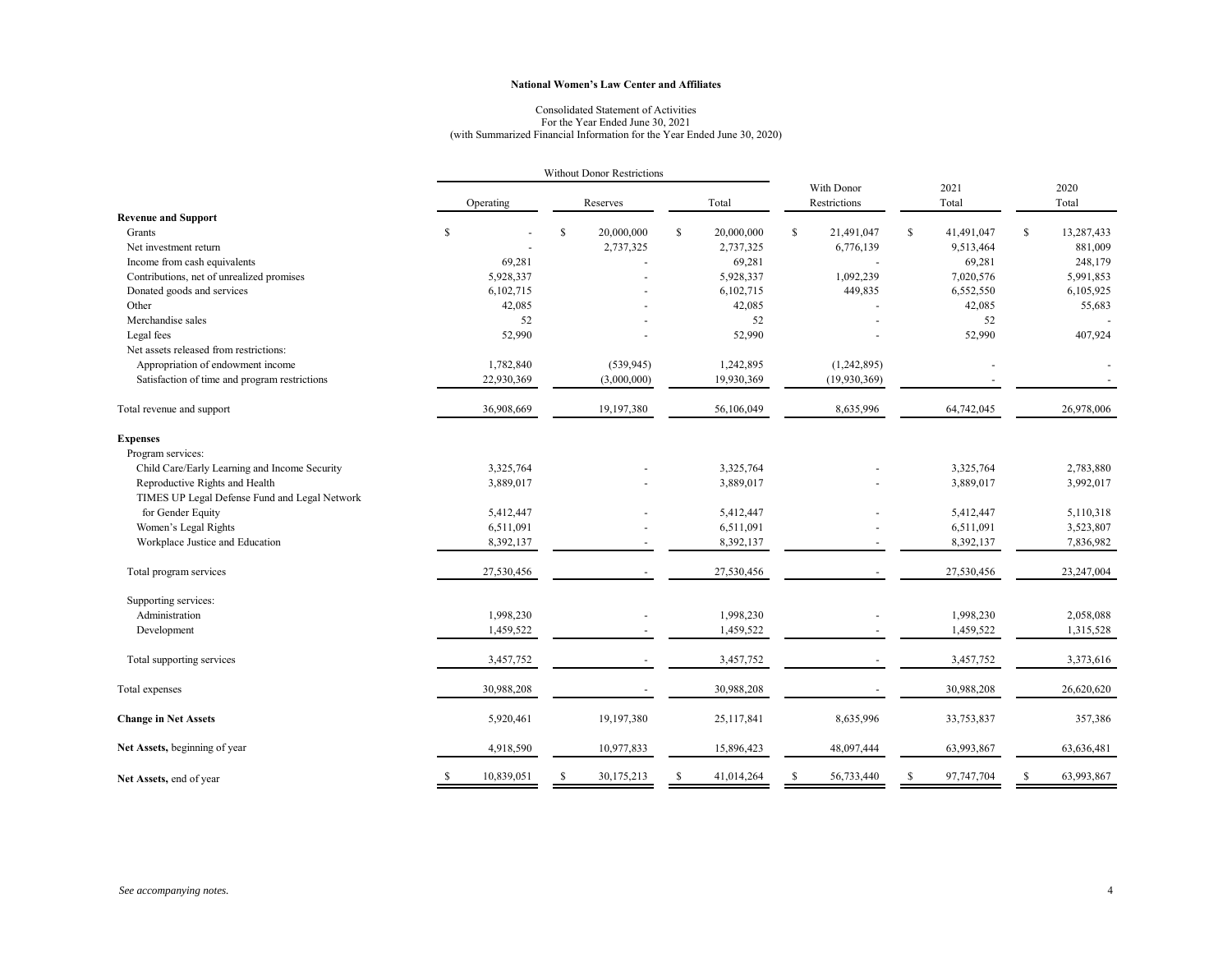#### Consolidated Statement of Functional Expenses For the Year Ended June 30, 2021 (with Summarized Financial Information for the Year Ended June 30, 2020)

|                                     | Program Services              |              |                                                    |              |              |                                                   |                            | <b>Supporting Services</b> |                        |                  |                 |
|-------------------------------------|-------------------------------|--------------|----------------------------------------------------|--------------|--------------|---------------------------------------------------|----------------------------|----------------------------|------------------------|------------------|-----------------|
|                                     | Child Care/<br>Early Learning | Reproductive | <b>TIMES UP</b><br>Legal Defense<br>Fund and Legal |              | Workplace    | Total                                             |                            |                            | Total                  |                  |                 |
|                                     | and Income                    | Rights and   | Network for                                        | Women's      | Justice and  | Program                                           |                            |                            | Supporting             | 2021             | 2020            |
|                                     | Security                      | Health       | Gender Equity                                      | Legal Rights | Education    | Services                                          | Administration Development |                            | Services               | Total            | Total           |
| Salaries, employee benefits, and    |                               |              |                                                    |              |              |                                                   |                            |                            |                        |                  |                 |
| payroll taxes                       | S.<br>2,077,006 \$            | 2,384,382 \$ | 707,232 \$                                         | 2,336,846 \$ | 2,988,631 \$ | 10,494,097                                        | 1,496,847 \$<br>S          | 1,123,488 \$               | 2,620,335              | 13,114,432<br>\$ | 11,816,681<br>S |
| Occupancy                           | 223,719                       | 202,347      |                                                    | 151,302      | 280,011      | 857,379                                           | 170,406                    | 89,143                     | 259,549                | 1,116,928        | 1,143,516       |
| Office expenses and supplies        | 2,313                         | 2,205        | 131                                                | 2,468        | 3,017        | 10,134                                            | 1,287                      | 762                        | 2,049                  | 12,183           | 43,353          |
| Equipment and furniture             | 11,488                        | 10,391       | 313                                                | 9,932        | 14,424       | 46,548                                            | 8,472                      | 4,614                      | 13,086                 | 59,634           | 36,630          |
| Depreciation and amortization       | 54,347                        | 53,947       |                                                    | 36,755       | 68,022       | 213,071                                           | 41,396                     | 21,655                     | 63,051                 | 276,122          | 277,396         |
| Postage and shipping                | 2,127                         | 2,053        | 100                                                | 34,401       | 3,137        | 41,818                                            | 1,499                      | 11,935                     | 13,434                 | 55,252           | 23,324          |
| Audit and accounting fees           |                               |              |                                                    |              |              |                                                   | 32,896                     |                            | 32,896                 | 32,896           | 32,593          |
| Telephone                           | 29,560                        | 26,491       | 3,953                                              | 21,959       | 30,221       | 112,184                                           | 13,152                     | 12,439                     | 25,591                 | 137,775          | 100,224         |
| Printing and copying                | 1,642                         | 727          | 104                                                | 3,388        | 6,806        | 12,667                                            | 217                        | 127                        | 344                    | 13,011           | 82,540          |
| Travel                              | 4,475                         | 3,227        | 346                                                | 5,813        | 3,793        | 17,654                                            | 1,452                      | 2,011                      | 3,463                  | 21,117           | 282,216         |
| Professional dues and registrations | 9,979                         | 10,425       | 1,386                                              | 47,855       | 12,816       | 82,461                                            | 11,423                     | 3,210                      | 14,633                 | 97,094           | 99,070          |
| Liability insurance                 | 9,452                         | 8,549        | 3,806                                              | 6,392        | 11,830       | 40,029                                            | 7,199                      | 3,766                      | 10,965                 | 50,994           | 39,797          |
| Subscriptions and publications      | 4,595                         | 33,064       |                                                    | 30,411       | 56,774       | 124,844                                           | 1,808                      | 6,022                      | 7,830                  | 132,674          | 123,272         |
| In-kind expenses                    | 180,907                       | 288,245      | 446,270                                            | 1,663,623    | 3,863,102    | 6,442,147                                         | 60,943                     | $\overline{\phantom{a}}$   | 60,943                 | 6,503,090        | 6,058,453       |
| Consultants                         | 574,035                       | 626,210      | 289,610                                            | 1,805,801    | 524,634      | 3,820,290                                         | 78,162                     | 113,089                    | 191,251                | 4,011,541        | 2,389,154       |
| Software services                   | 49,749                        | 52,422       | 11,260                                             | 37,428       | 76,833       | 227,692                                           | 27,989                     | 61,040                     | 89,029                 | 316,721          | 255,350         |
| Conferences                         | 4,795                         | 6,847        | 18,709                                             | 24,870       | 122,341      | 177,562                                           | 136                        |                            | 136                    | 177,698          | 415,736         |
| Litigation                          |                               | 263          | 3,261,760                                          | 12,005       | 3,129        | 3,277,157                                         |                            |                            |                        | 3,277,157        | 2,838,076       |
| Regranting                          | 57,000                        | 165,000      | 330,791                                            | 273,500      | 309,000      | 1,135,291                                         |                            |                            |                        | 1,135,291        | 429,445         |
| Employment procurement              | 28,575                        | 12,222       | 3,343                                              | 6,342        | 13,616       | 64,098                                            | 5,654                      | 6,221                      | 11,875                 | 75,973           | 71,598          |
| Other miscellaneous                 |                               |              |                                                    |              |              |                                                   | 37,292                     |                            | 37,292                 | 37,292           | 62,196          |
| Bad debt                            |                               |              | 333,333                                            |              |              | 333,333                                           |                            |                            |                        | 333,333          |                 |
| <b>Total Expenses</b>               | 3,325,764 \$                  | 3,889,017 \$ |                                                    |              |              | 5,412,447 \$ 6,511,091 \$ 8,392,137 \$ 27,530,456 |                            |                            | 1,459,522 \$ 3,457,752 | \$ 30,988,208    | \$ 26,620,620   |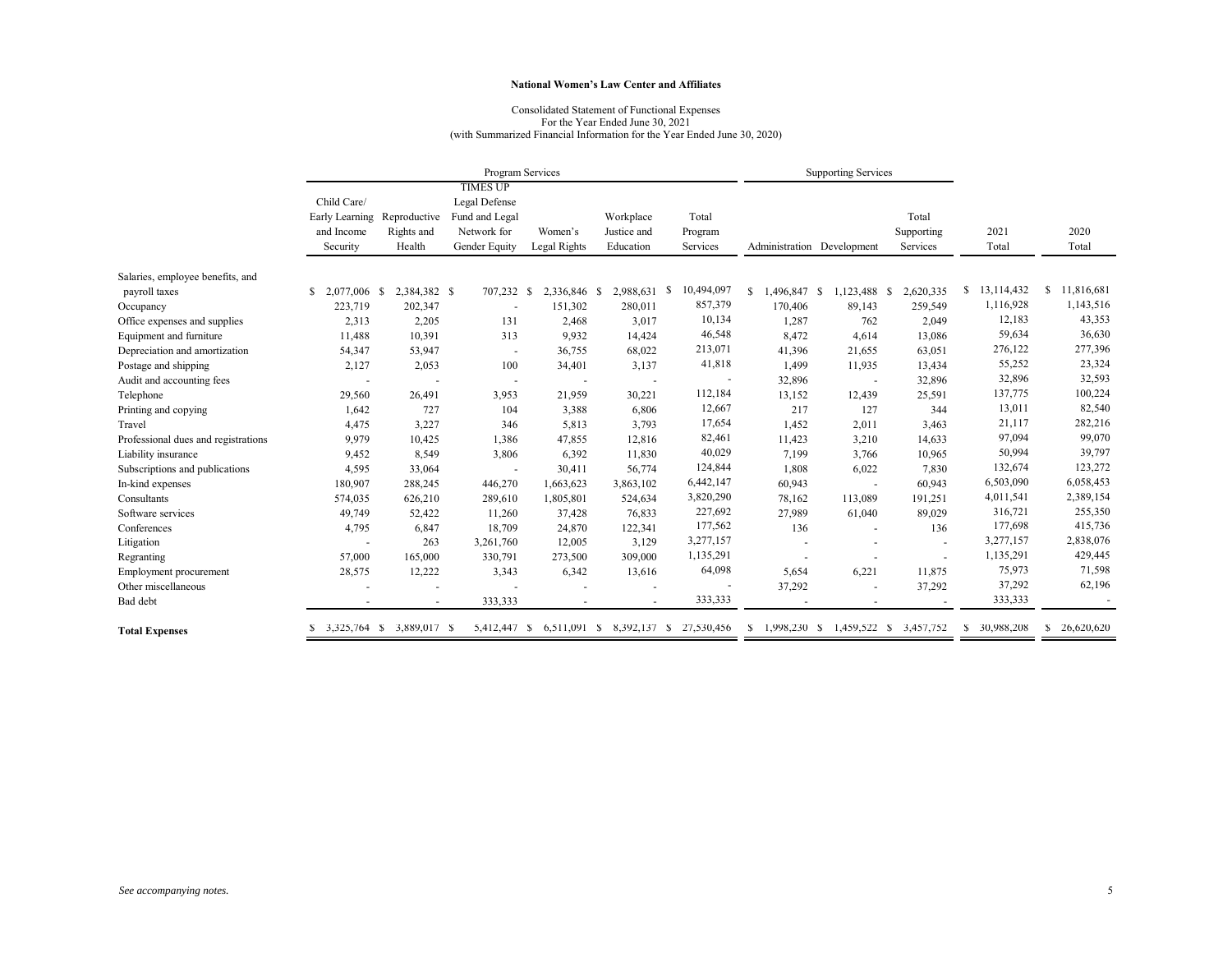#### Consolidated Statements of Cash Flows For the Years Ended June 30, 2021 and 2020

|                                                      | 2021 |               |                           | 2020        |
|------------------------------------------------------|------|---------------|---------------------------|-------------|
| <b>Cash Flows from Operating Activities</b>          |      |               |                           |             |
| Change in net assets                                 | \$   | 33,753,837    | \$                        | 357,386     |
| Adjustments to reconcile change in net assets to     |      |               |                           |             |
| net cash provided by (used in) operating activities: |      |               |                           |             |
| Depreciation and amortization                        |      | 276,122       |                           | 277,396     |
| Amortization of deferred incentive allowance         |      | (323, 591)    |                           | (155, 471)  |
| Net unrealized and realized gain on investments      |      | (9,598,675)   |                           | (835, 919)  |
| Change in discount on grants and contributions       |      |               |                           |             |
| receivable                                           |      | 24,733        |                           | (29,622)    |
| Change in operating assets and liabilities:          |      |               |                           |             |
| (Increase) decrease in:                              |      |               |                           |             |
| Accounts receivable                                  |      | (2,138)       |                           | 52,637      |
| Grants and contributions receivable                  |      | (3, 138, 698) |                           | (475,081)   |
| Prepaid expenses and security deposits               |      | (137, 120)    |                           | 35,519      |
| Increase (decrease) in:                              |      |               |                           |             |
| Accounts payable and accrued expenses                |      | 602,087       |                           | (839, 722)  |
| Deferred compensation                                |      | 16,004        |                           | (11,792)    |
| Deferred rent and incentive allowance                |      |               |                           | (137, 417)  |
| Deferred revenue                                     |      | 8,565         |                           | (7, 395)    |
| Net cash provided by (used in) operating activities  |      | 21,481,126    |                           | (1,769,481) |
| <b>Cash Flows from Investing Activities</b>          |      |               |                           |             |
| Purchases of property and equipment                  |      | (14,999)      |                           | (70, 799)   |
| Purchases of investments                             |      | (105,317)     |                           | (1,744,206) |
| Proceeds from sales of investments                   |      | 1,974,852     |                           | 3,502,565   |
| Net cash provided by investing activities            |      | 1,854,536     |                           | 1,687,560   |
| Net Increase (Decrease) in Cash and Cash             |      |               |                           |             |
| <b>Equivalents</b>                                   |      | 23,335,662    |                           | (81,921)    |
| Cash and Cash Equivalents, beginning of year         |      | 22,457,765    |                           | 22,539,686  |
| Cash and Cash Equivalents, end of year               | \$   | 45,793,427    | $\boldsymbol{\mathsf{S}}$ | 22,457,765  |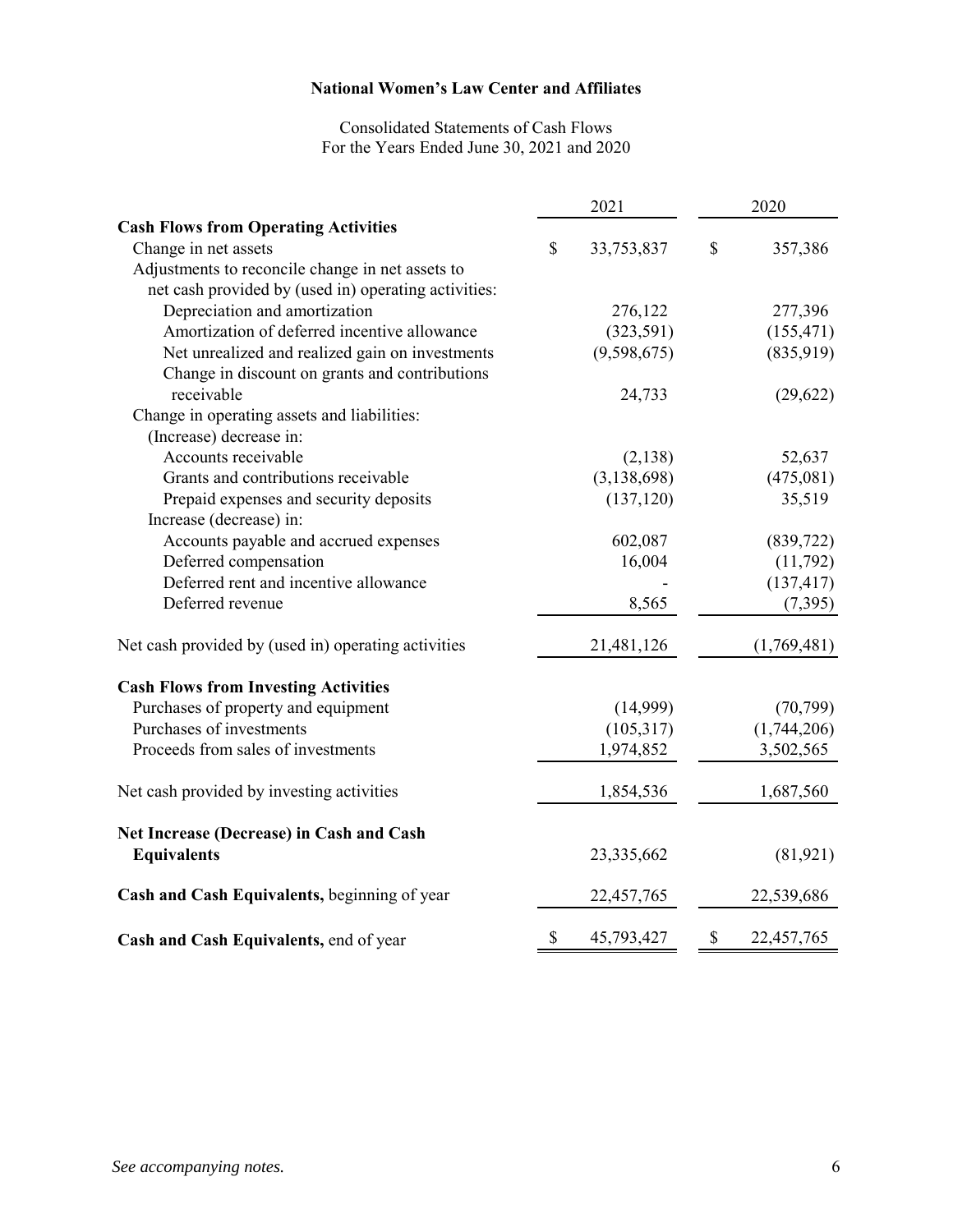Notes to Consolidated Financial Statements June 30, 2021

# **1. Organization and Summary of Significant Accounting Policies**

#### Organizations

The National Women's Law Center (NWLC) is organized and operated for charitable and educational purposes under Section  $501(c)(3)$  of the Internal Revenue Code (IRC), and was incorporated in the District of Columbia in 1981. The National Women's Law Center Action Fund ("the Action Fund") is organized and operated for social welfare purposes under Section  $501(c)(4)$  of the IRC and was incorporated in the District of Columbia in 2012. The primary purpose of each of these two organizations is to advance and protect women's legal rights in areas such as employment, health and reproductive rights, family economic security, and education.

NWLC is also the sole member of the National Women's Law Center Fund LLC ("the LLC"), which was organized as a limited liability company in the District of Columbia in 2018. The LLC is a disregarded entity for tax purposes and, therefore, has the same  $501(c)(3)$  tax-exempt status as NWLC. The LLC is dedicated to the purpose of helping individuals who face sex discrimination and other forms of sexual harassment connect with legal representation and public relations assistance.

All three of the entities' activities are funded primarily through grants and contributions from private foundations, corporations, and individuals.

## Principles of Consolidation

Consolidated financial statements are presented due to NWLC's controlling interest in the Action Fund and the LLC, respectively. The Action Fund and the LLC each share certain personnel and overhead costs with NWLC. The shared costs are allocated between NWLC and the Action Fund and NWLC and the LLC, respectively, based on usage, at cost or fair market value. The Action Fund and the LLC each have a costsharing agreement with NWLC which specifies the cost allocation methodology. All inter-entity balances and significant transactions have been eliminated in consolidation. Except when referred to separately, all three entities are collectively referred to as "the Organization" throughout the accompanying consolidated financial statements and related notes.

## Cash Equivalents

The Organization considers money market funds and certificates of deposit having a maturity of less than one year to be cash equivalents except when such instruments are held for long-term purposes.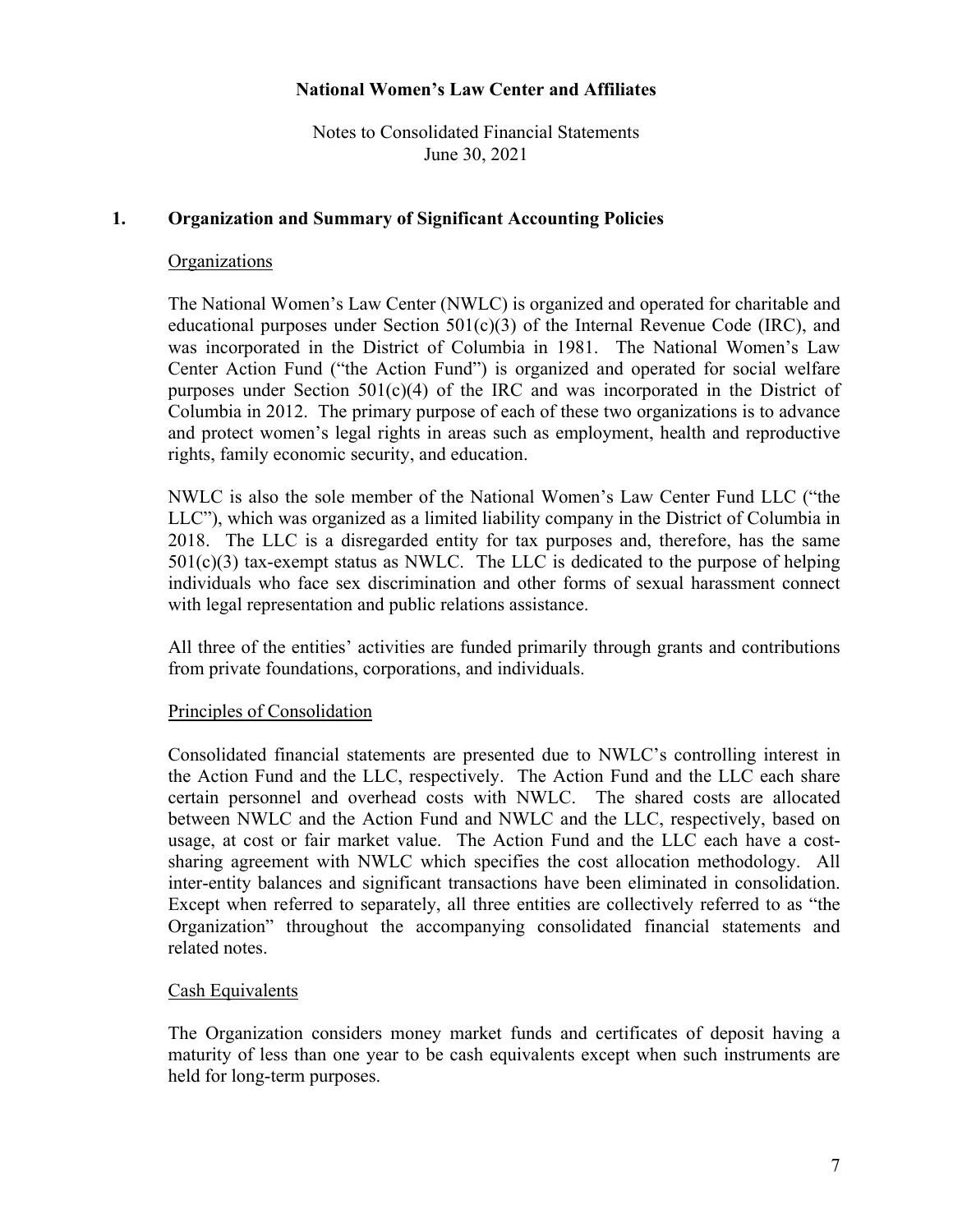Notes to Consolidated Financial Statements June 30, 2021

# **1. Organization and Summary of Significant Accounting Policies (continued)**

#### Investments

All investments are owned by NWLC and consist primarily of an ownership interest in externally managed pooled funds. The securities in the pooled funds include common stock, corporate bonds and notes, U.S. government obligations, international equities, and interests in privately held funds and limited liability companies. The pooled funds are considered alternative investments as there is no readily determinable market price for the funds, although most of the underlying securities in the pooled funds are publicly traded and are valued using readily determinable market prices.

All pooled funds are carried at fair value as provided by the investment managers. Management reviews the valuation provided by the investment managers of both the publicly traded and non-publicly traded investments and agrees with the valuation methods and assumptions used by the investment managers in determining the fair value of all the funds, which may be based on historical cost, appraisals, obtainable prices for similar assets, or other assets and estimates. Interest, dividends, and realized gains or losses are recorded when earned. Fluctuations in the market value of the portfolio are recorded as unrealized gains or losses.

From time-to-time, a small portion of NWLC's investments may be invested in FDICinsured money market funds, certificates of deposit, and cash.

## Receivables

*Accounts receivable* typically consist of interest receivable, employee advances, courtapproved attorneys' fees, and other trade-related receivables. These amounts are stated at net realizable value.

*Grants and contributions receivable* consist of unconditional promises from private foundations and individual donors to donate funds. These amounts are stated at net realizable value, with multi-year grants stated at net present value.

## Property, Equipment, and Related Depreciation and Amortization

*Property and equipment* are stated at cost. Expenditures for major additions, renewals, and improvements are capitalized; expenditures for repairs and maintenance are expensed when incurred. Upon the retirement or disposal of assets, the cost and accumulated depreciation and amortization are eliminated from the accounts and the resulting gain or loss is recorded.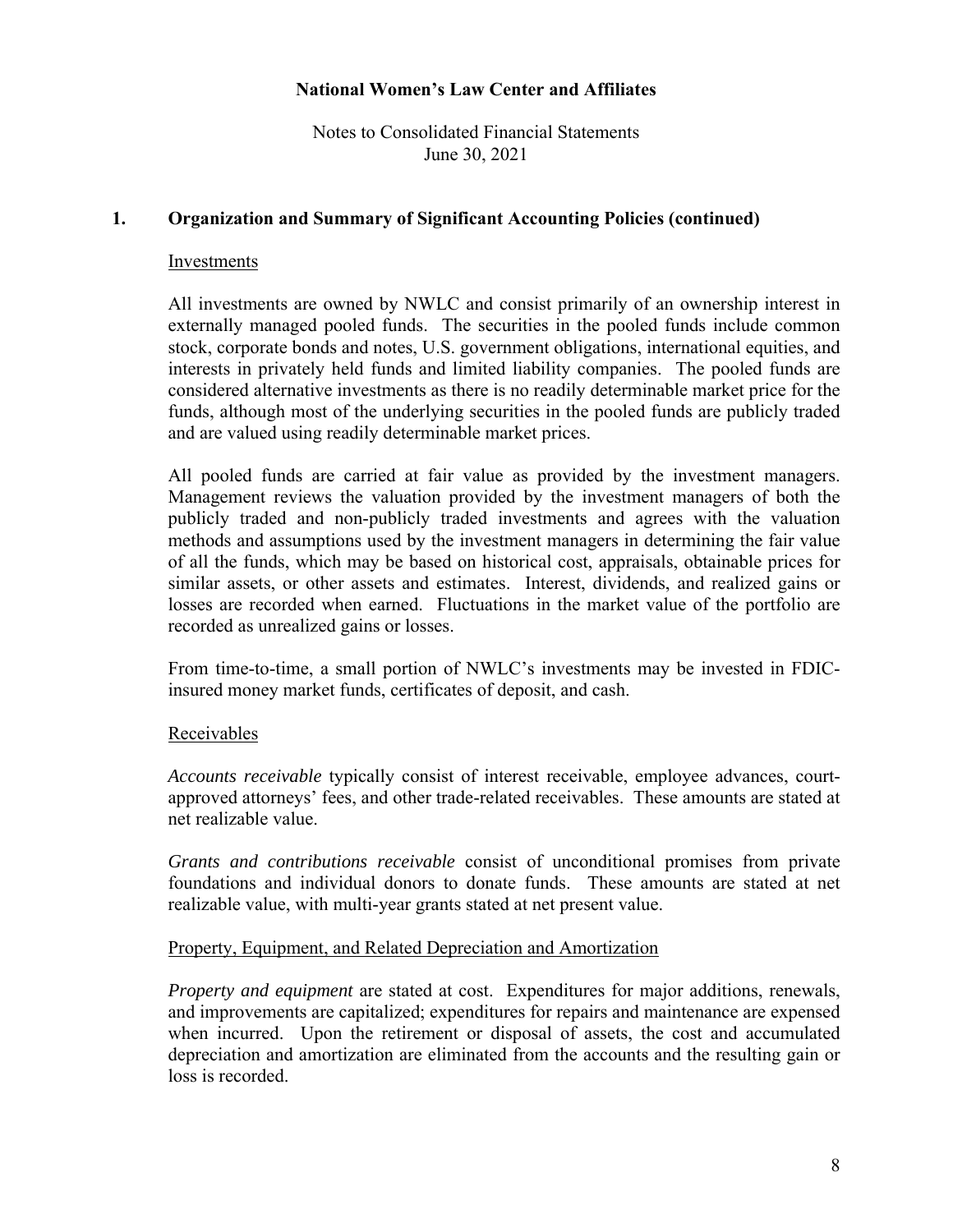Notes to Consolidated Financial Statements June 30, 2021

# **1. Organization and Summary of Significant Accounting Policies (continued)**

## Property, Equipment, and Related Depreciation and Amortization (continued)

Depreciation of furniture and equipment is computed using the straight-line method over the estimated useful service lives of the assets ranging from three to ten years. Amortization of leasehold improvements is computed using the straight-line method over the useful life of the improvement or the remaining term of the lease, whichever is less.

All property and equipment as of June 30, 2021, were owned by NWLC. Depreciation and amortization costs are allocated to NWLC, the Action Fund, and the LLC based on a cost-sharing agreement.

# Classification of Net Assets

- *Net Assets Without Donor Restrictions* Net assets available for use in general operations and not subject to donor (or certain grantor) restrictions.
- *Net Assets With Donor Restrictions*  Net assets subject to donor- (or certain grantor-) imposed restrictions. Some donor-imposed restrictions are temporary in nature, such as those that will be met by the passage of time or other events specified by the donor. Other donor-imposed restrictions are perpetual in nature, where the donor stipulates that resources be maintained in perpetuity. Donorimposed restrictions are released when a restriction expires, that is, when the stipulated time has elapsed, when the stipulated purpose for which the resource was restricted has been fulfilled, or both.

## Revenue Recognition

The Organization reports unconditional gifts and grants of cash and other assets as unrestricted and available for general operations unless specifically restricted by the donor. If gifts and grants are received with donor stipulations that limit the use of the donated funds or assets to a particular purpose or to specific time periods, the Organization reports them as restricted. When a donor restriction expires, that is, when a stipulated time restriction ends or purpose restriction is accomplished, net assets with donor restrictions are reclassified to net assets without donor restrictions and reported in the consolidated statement of activities as net assets released from restrictions. Conditional promises to give are not included as support until the conditions are substantially met.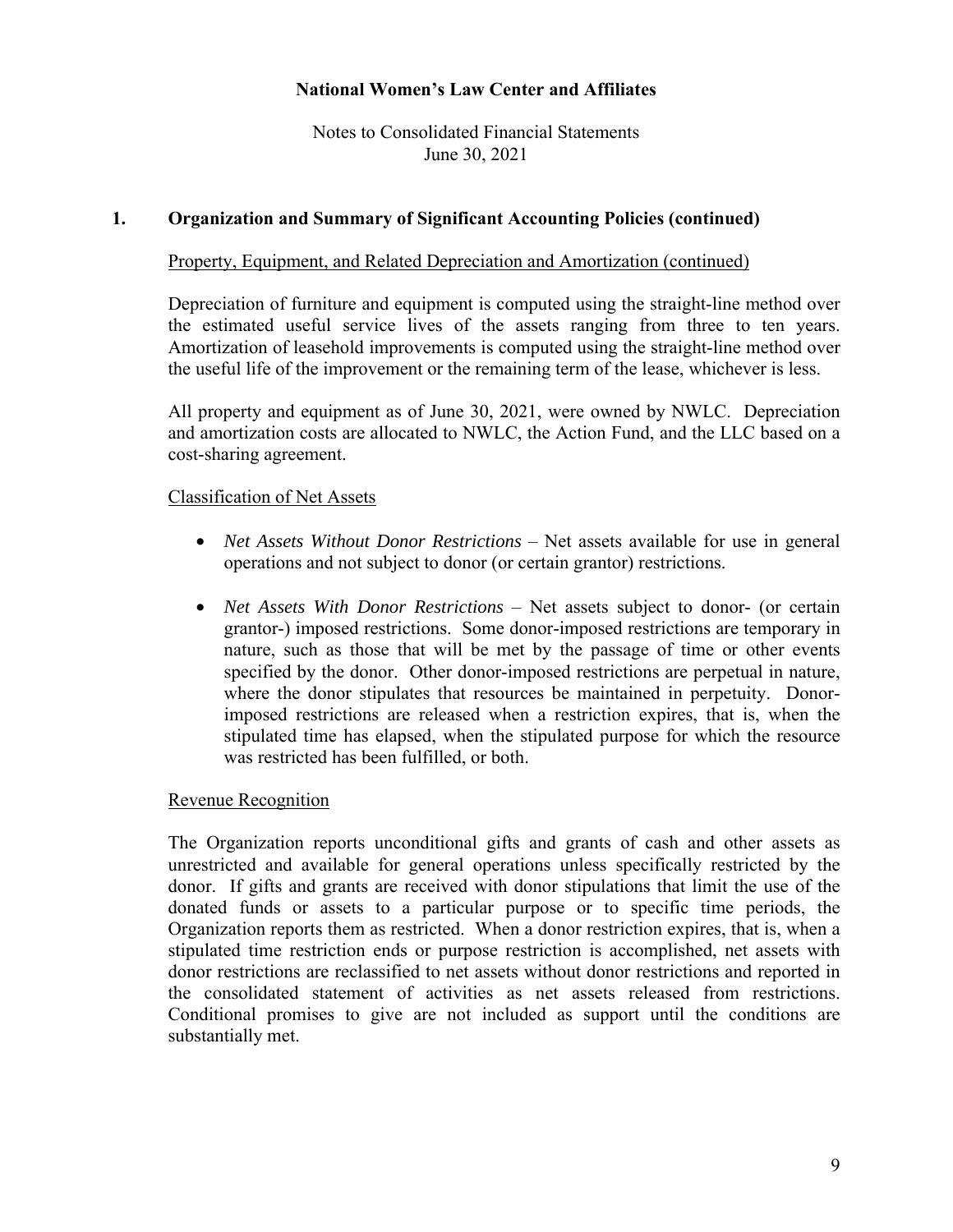Notes to Consolidated Financial Statements June 30, 2021

# **1. Organization and Summary of Significant Accounting Policies (continued)**

## Revenue Recognition (continued)

Unconditional gifts and grants that are expected to be collected within one year are recorded at net realizable value. Unconditional gifts and grants that are expected to be collected beyond one year are recorded at the present value of their estimated future cash flows. The portions of unconditional gifts and grants that were discounted in prior fiscal years and collected in the current year are recorded as revenue in the current year. Gifts and grants are recorded among NWLC's, the LLC's, or the Action Fund's various programs and supporting services, as appropriate, based upon the program or supporting services directly benefited. See Note 8.

Revenue is recorded in the period in which it is earned. Deferred revenue consists of the fair market value of tickets for attendance at NWLC's annual dinner received in a year prior to the annual dinner, which is recognized as revenue when the dinner occurs. There was no deferred revenue at June 30, 2021.

#### Donated Goods and Services

The Organization receives donations of both external and in-house services of attorneys, legal fellows, law students, and other professionals. The Organization also receives donations of other goods and services. The value of these goods and services is recorded based on the estimated fair market value of the goods and services provided and is shown as donated goods and services in the accompanying consolidated statement of activities. Such donated goods and services are recorded among NWLC's and the Action Fund's various programs and supporting services, as appropriate, based upon the program or supporting services directly benefited. See Note 8.

## Functional Expenses

The costs of program and supporting services activities have been summarized on a functional basis in the consolidated statement of activities. The consolidated statement of functional expenses presents the natural classification detail of expenses by function. Accordingly, certain costs have been allocated among the programs and supporting services benefited.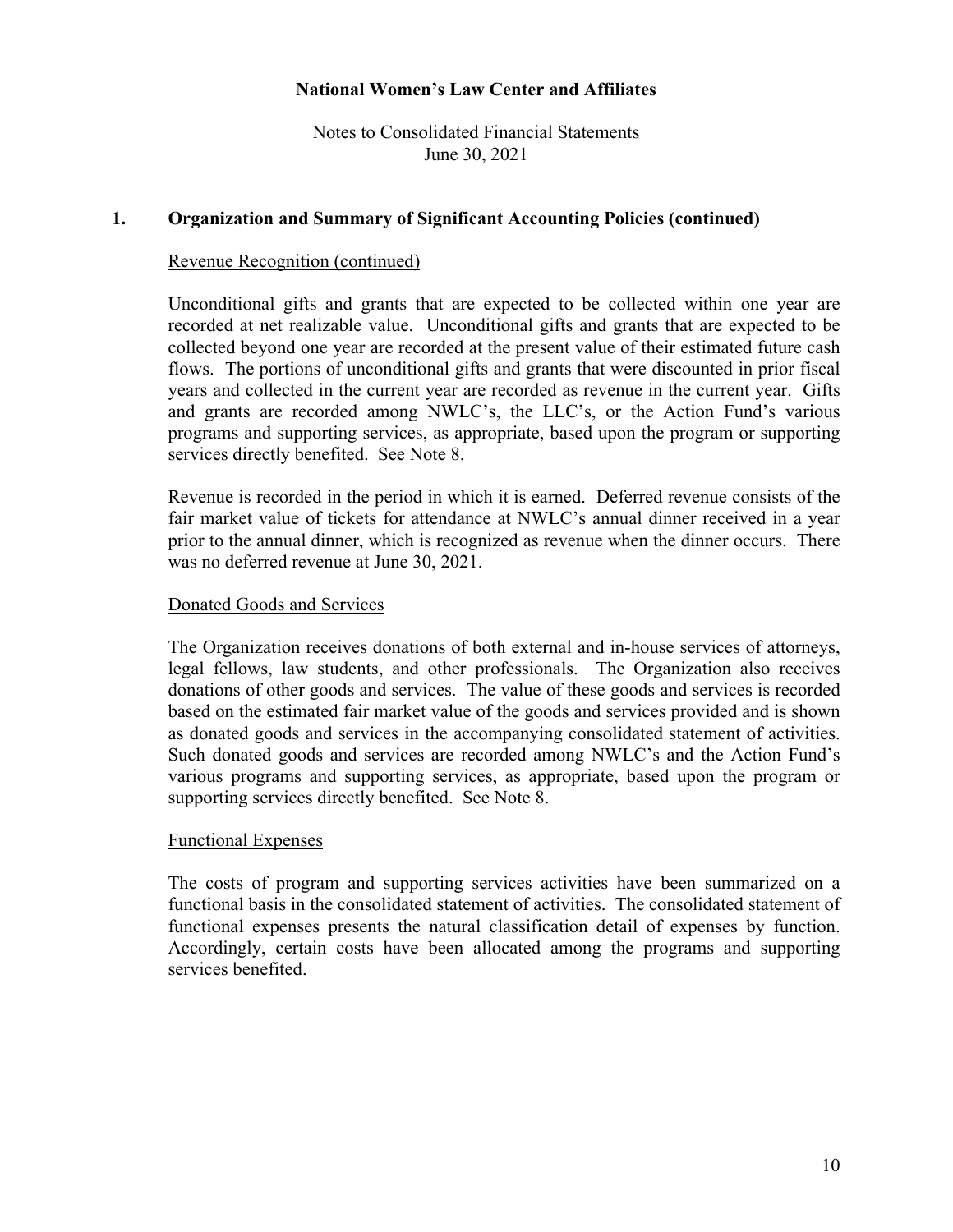Notes to Consolidated Financial Statements June 30, 2021

# **1. Organization and Summary of Significant Accounting Policies (continued)**

#### Advertising Costs

The Organization expenses advertising costs as incurred. There were no advertising expenses during the year ended June 30, 2021.

#### Estimates

The preparation of the consolidated financial statements in conformity with accounting principles generally accepted in the United States of America (GAAP) requires management to make estimates and assumptions that affect certain reported amounts and disclosures. Accordingly, actual results could differ from those estimates.

#### Recently Issued Accounting Pronouncements

In February 2016, the Financial Accounting Standards Board (FASB) issued Accounting Standards Update (ASU) 2016-02, *Leases.* The update requires a lessee to recognize a right-of-use asset and lease liability, initially measured at the present value of the lease payments, in its consolidated statements of financial position. The guidance also expands the required quantitative and qualitative lease disclosures. The guidance is effective beginning in the Organization's fiscal year 2023.

In July 2020, the FASB issued ASU 2020-07, *Not-for-Profit Entities* (Topic 958): *Presentation and Disclosures by Not-for-Profit Entities for Contributed Nonfinancial Assets,* which is intended to increase transparency of contributed nonfinancial assets for nonprofits entities through enhancements in presentation and disclosure requirements. The Organization will be required to present contributed nonfinancial assets as a separate line item in the consolidated statement of activities, apart from contributions of cash and other financial contributions. The Organization will also be required to disclose various information related to contributed nonfinancial assets. ASU 2020-07 is effective beginning in the Organization's fiscal year 2022, and management is currently in the process of evaluating the impact of the new accounting guidance on its consolidated financial statements.

## Subsequent Events

In preparing these consolidated financial statements, the Organization has evaluated events and transactions for potential recognition or disclosure through February 4, 2022, the date the consolidated financial statements were available to be issued.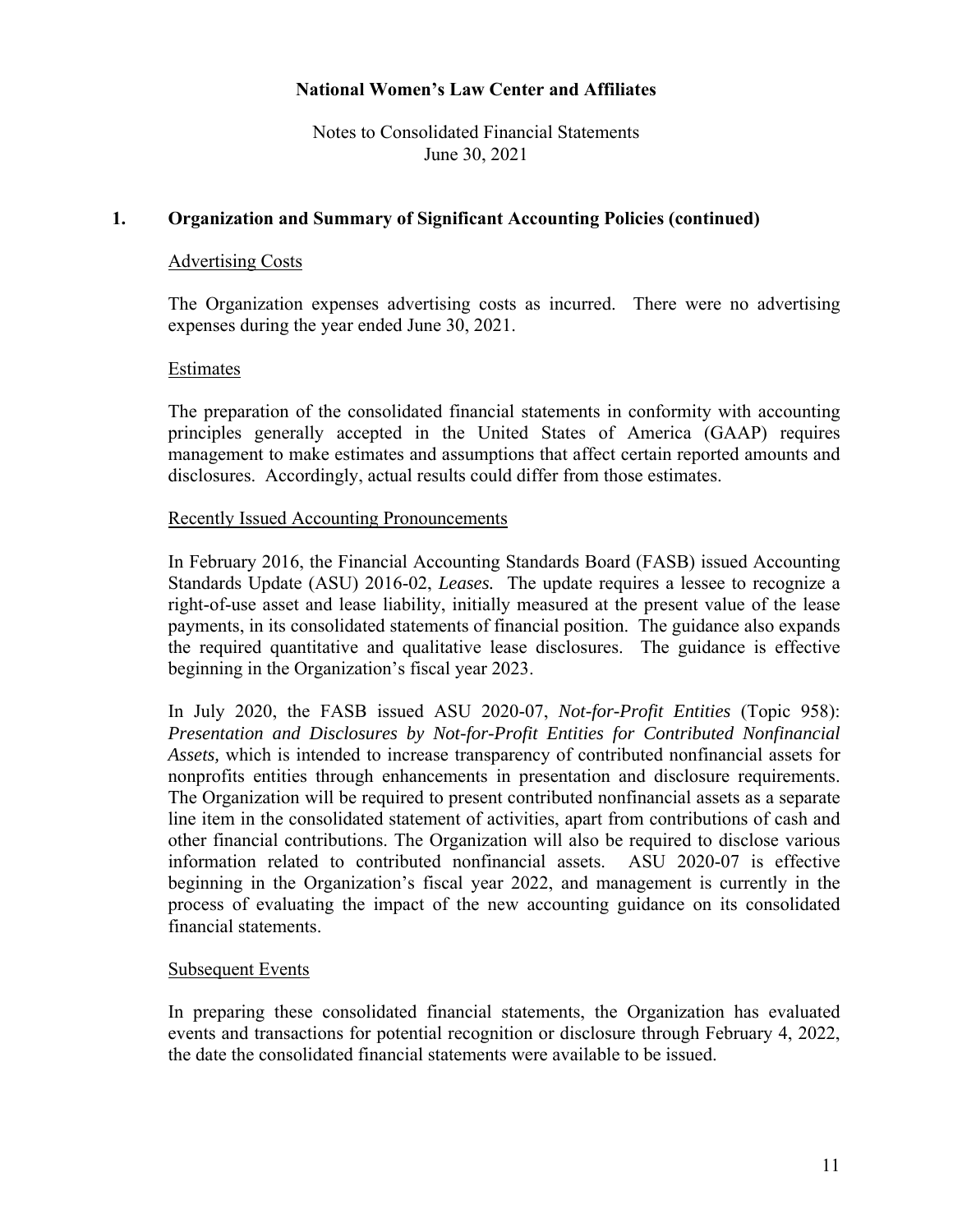Notes to Consolidated Financial Statements June 30, 2021

# **2. Liquidity and Availability**

The Organization strives to maintain liquid financial assets sufficient to cover 90 days of general expenditures. Management periodically reviews the Organization's liquid asset needs and adjusts the cash and cash equivalent balances as necessary. Amounts in excess of operating liquidity are invested in various short-term certificates of deposit and highly liquid securities. The Organization's governing Board has designated a portion of its unrestricted resources for the Board-Designated Long-Term Reserve Fund. These amounts are intended to provide emergency funds to cover at least six months of NWLC's core annual expenses and to generate income for NWLC's operations; however, they remain available and may be spent at the discretion of the Board. These amounts are considered available for general expenditures.

Additionally, the Organization considers net assets with donor restrictions for use in current programs which are ongoing, major, and central to its annual operations to be available to meet cash needs for general expenditures. Short-term investments amounts include 5% of the Endowment fund's three-year rolling average, as described in Note 9, that are transferred to operating accounts each month. These amounts are also considered available for general expenditures. Excluded from total available for general expenditures is the portion of the endowments that is donor-restricted and held in perpetuity. The corpus of these endowments is described in more detail in Note 9.

These financial assets that are available for general expenditures within one year of the consolidated statement of financial position date, comprise the following at June 30, 2021:

| Cash and cash equivalents                | 45,793,427     |
|------------------------------------------|----------------|
| Short-term investments                   | 1,656,089      |
| Accounts receivable                      | 4,476          |
| Grants and contributions receivable –    |                |
| due within one year                      | 4,023,375      |
| Less: corpus of endowments               | (19, 182, 895) |
|                                          |                |
| Total available for general expenditures | 32,294,472     |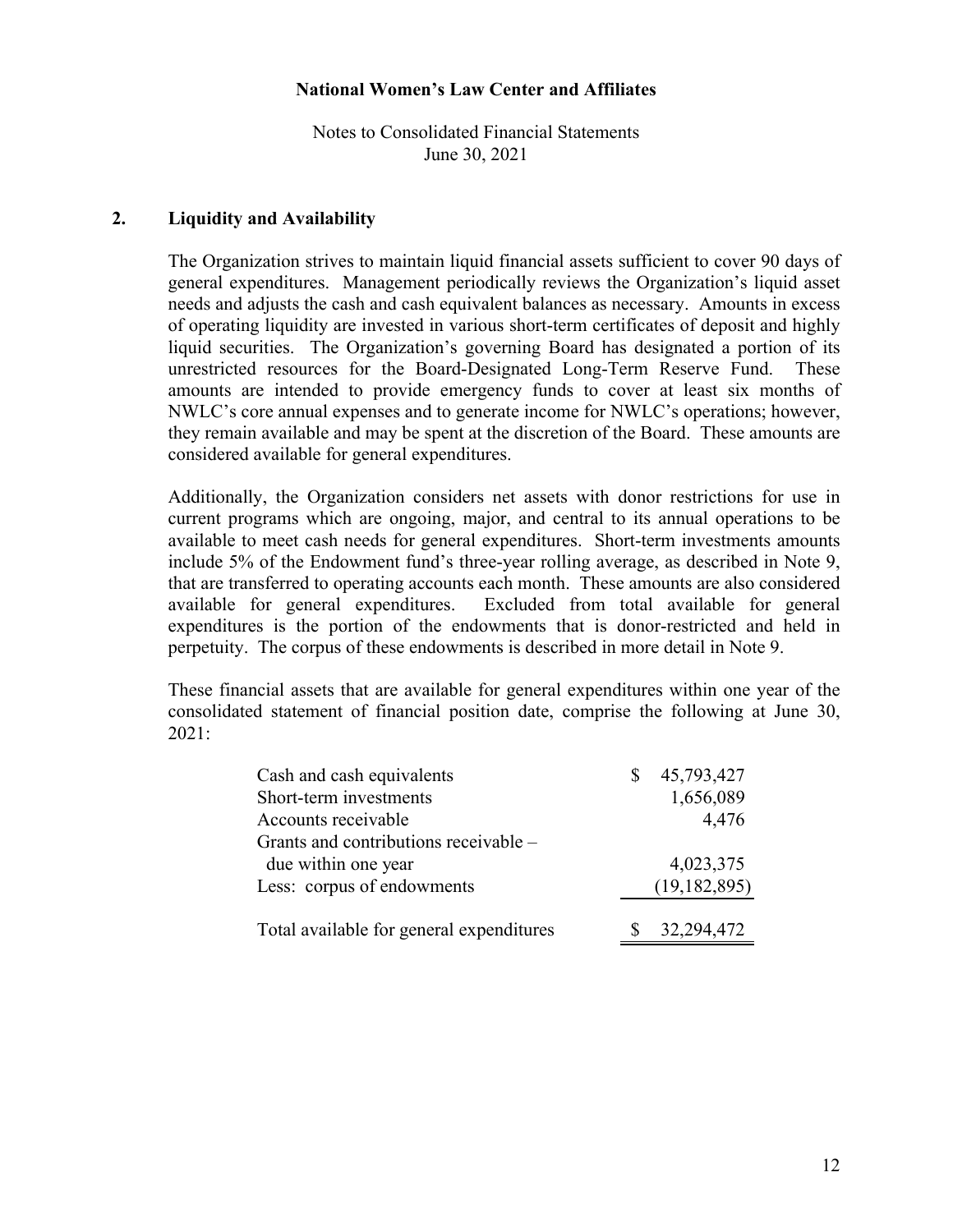Notes to Consolidated Financial Statements June 30, 2021

#### **3. Investments and Fair Value Measurements**

Only NWLC has investments. NWLC's investments totaled \$44,993,371 at June 30, 2021, and are summarized below.

| CFI Multi-Strategy Equity Fund (MSEF)    | \$<br>29,424,046 |
|------------------------------------------|------------------|
| CFI Multi-Strategy Bond Fund, LLC (MSBF) | 10,806,814       |
| Capital Partners VI, LP (CPVI)           | 2,378,921        |
| Capital Partners VII, LP (CPVII)         | 727,501          |
|                                          |                  |
| Total investments in pooled funds        | 43, 337, 282     |
|                                          |                  |
| FDIC-insured money market funds and cash | 1,656,089        |
|                                          |                  |
| Total investments                        | 44,993,371       |

The pooled funds are considered to be alternative investments as these funds are not publicly traded. For the year ended June 30, 2021, most of NWLC's interest in the Commonfund's Multi-Strategy Equity Fund (MSEF) (equity investments) and the Commonfund's Multi-Strategy Bond Fund (MSBF) (fixed income investments) consisted of underlying securities that are publicly traded. NWLC's interest in the Commonfund's Capital Partners VI Fund (CPVI) and Capital Partners VII Fund (CPVII) consisted of private capital securities that are not publicly traded.

NWLC had no unfunded commitments to either the MSEF or MSBF as of June 30, 2021. However, at June 30, 2021, NWLC had outstanding commitments to invest \$317,625 in the CPVI Fund and \$560,000 in the CPVII Fund. NWLC will meet this commitment by using a portion of its other investments. As of June 30, 2021, a capital call schedule for neither CPVI nor CPVII existed, but NWLC anticipates that the capital calls will continue for several years for both of these funds.

Net investment return for NWLC consisted of the following for the year ended June 30, 2021:

| Unrealized gains                         | 9,430,425 |
|------------------------------------------|-----------|
| Interest and dividends                   | 5,641     |
| Private Capital realized gains and other | 168,250   |
| Investment management fees               | (90, 852) |
| Total net investment return              | 9,513,464 |
|                                          |           |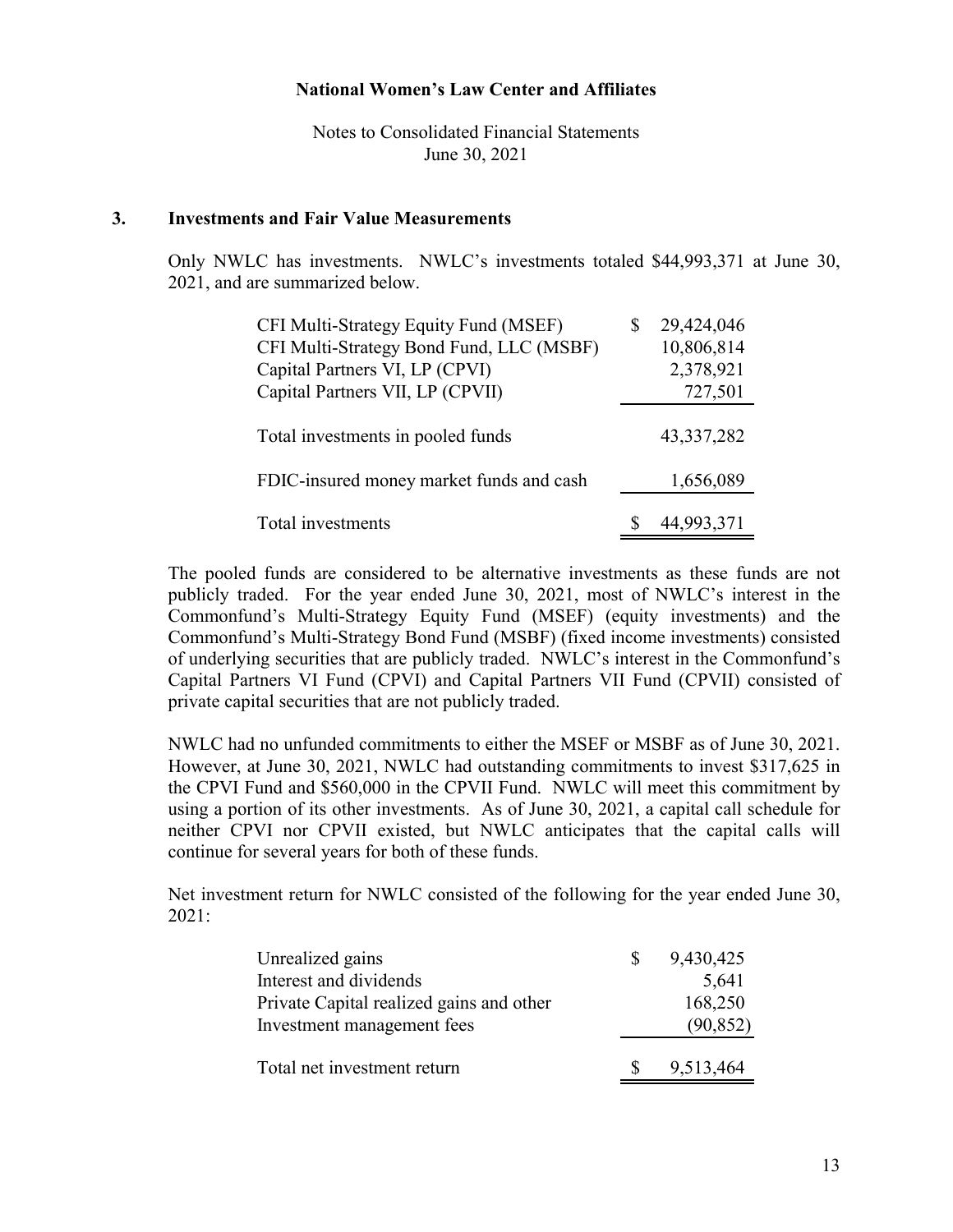Notes to Consolidated Financial Statements June 30, 2021

#### **3. Investments and Fair Value Measurements (continued)**

The total unrealized gains of \$9,430,425 are included in net investment return in the accompanying consolidated statement of activities for the year ended June 30, 2021.

In accordance with the fair value measurements and disclosures topic of FASB Accounting Standards Codification (ASC), NWLC has categorized its applicable financial instruments into a required fair value hierarchy that prioritizes the inputs to valuation techniques used to measure fair value.

A financial instrument's level within the fair value hierarchy is based on the lowest level of any input, both individually and in the aggregate, that is significant to the fair value measurement. Observable inputs include market data that are readily available, regularly distributed or updated, reliable and verifiable, not proprietary, and provided by independent sources that are actively involved in the relevant market.

The three levels of fair value hierarchy and associated investment types are described as follows:

*Level 1* – Inputs are quoted prices (unadjusted) in active markets for identical assets or liabilities that NWLC has the ability to access at the measurement date. Market price data are generally obtained from relevant exchange or dealer markets.

*Level 2* – Inputs are those other than quoted prices included within Level 1 that are observable, either directly or indirectly, in markets that are not active, or other inputs that are observable or can be corroborated by observable market data for substantially the same term of the assets or liabilities. Inputs are obtained from various sources including market participants, dealers, and brokers.

*Level 3* – Inputs are those that are unobservable; for example, because there is little or no market activity at the measurement date.

NWLC has investments in each of these three categories, with the preponderance of its investments in Level 2 investments.

NWLC's investments in FDIC-insured money market funds and cash, representing 3.7% of NWLC's investments at June 30, 2021, are categorized as Level 1 investments. The money market funds, included in this amount, can be sold on a daily basis in an active market, meeting the definition of a Level 1 investment.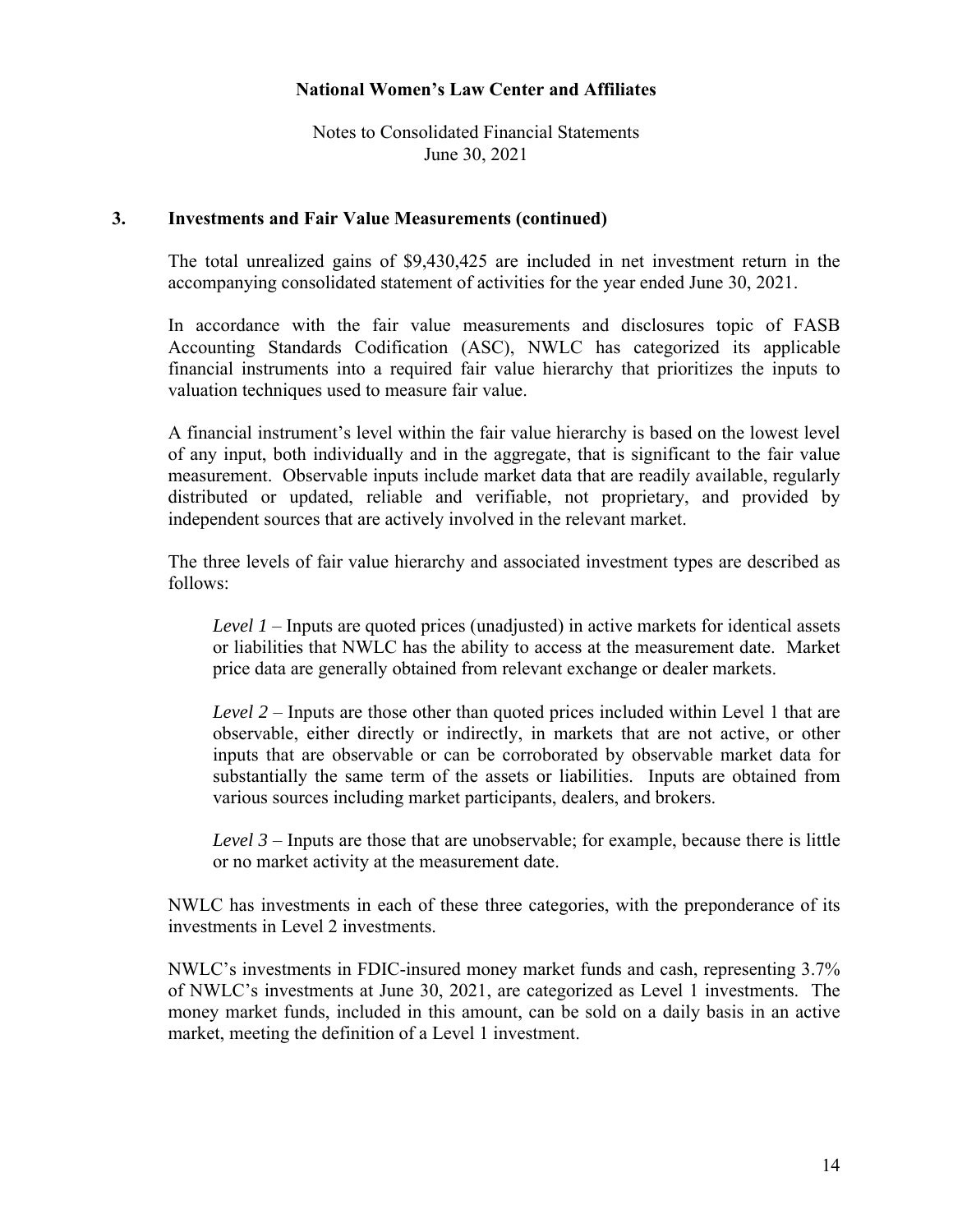Notes to Consolidated Financial Statements June 30, 2021

#### **3. Investments and Fair Value Measurements (continued)**

NWLC's investments in the MSEF and MSBF, representing 89.4% of NWLC's investments at June 30, 2021, are categorized as Level 2 investments. When the classification within the fair value hierarchy of a fair value measurement of an investment is measured at net asset value per share and if a reporting entity has the ability to redeem its investment with the investee within 90 days at the net asset value per share at the measurement date, the fair value measurement of the asset is categorized as a Level 2 fair value measurement. NWLC's investments in the MSEF and MSBF meet these criteria, because NWLC can redeem its investments in the MSEF and MSBF in any month on the last business day of the month (with 5 business days' notice) at the net asset value per share in effect on the last business day of the month. Redemption proceeds are generally paid on the first business day of the following month, except in the case of 100% redemption, when 90% is generally paid on the first business day of the following month, with the remaining 10% paid within 30 days.

NWLC's investments in the CPVI and CPVII, representing 6.9% of NWLC's investments at June 30, 2021, are categorized as Level 3 investments as the investments are limited partnerships with no redemption rights or market activity at the measurement date. The termination date for the CPVI partnership is scheduled to be January 20, 2027, and for the CPVII partnership is scheduled to be February 21, 2030, each subject to a potential extension of up to three years at the discretion of the general partner.

The following is a schedule of NWLC's investments in pooled funds detailing the three levels of the fair value hierarchy as of June 30, 2021:

|                          |              |              |               |      |              | Total fair |
|--------------------------|--------------|--------------|---------------|------|--------------|------------|
|                          | Level 1      |              | Level 2       |      | Level 3      | value      |
|                          |              |              |               |      |              |            |
| FDIC-insured money       |              |              |               |      |              |            |
| market funds and cash \$ | 1,656,089 \$ |              |               | - \$ | - \$         | 1,656,089  |
| <b>MSEF</b>              |              |              | 29,424,046    |      |              | 29,424,046 |
| <b>MSBF</b>              |              |              | 10,806,814    |      |              | 10,806,814 |
| <b>CPVI</b>              |              |              |               |      | 2,378,921    | 2,378,921  |
| <b>CPVII</b>             |              |              |               |      | 727,501      | 727,501    |
|                          |              |              |               |      |              |            |
| Total                    | 1,656,089    | <sup>S</sup> | 40,230,860 \$ |      | 3,106,422 \$ | 44,993,371 |
|                          |              |              |               |      |              |            |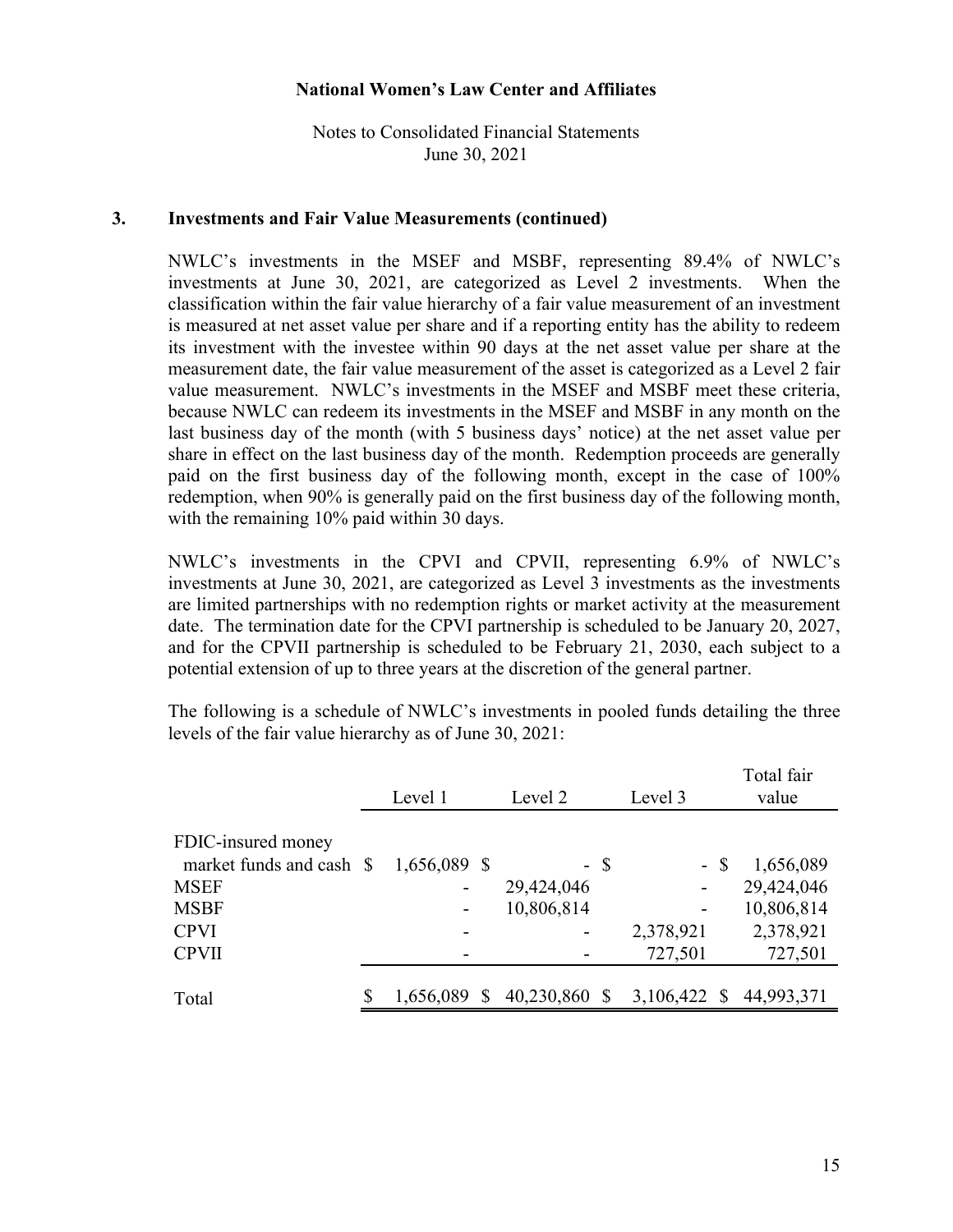Notes to Consolidated Financial Statements June 30, 2021

#### **3. Investments and Fair Value Measurements (continued)**

Fair value measurements using unobservable inputs (Level 3) were as follows:

| Balance at June 30, 2020                | 1,837,070 |
|-----------------------------------------|-----------|
| Transfers into Level 3                  | 150,286   |
| Realized gains and net operating income | 166,767   |
| Unrealized gains                        | 952,299   |
|                                         |           |
| Balance at June 30, 2021                | 3,106,422 |

#### **4. Receivables**

*Accounts receivable* at June 30, 2021 are attributable to NWLC for \$4,476. All accounts receivable are deemed fully collectible at June 30, 2021.

*Grants and contributions receivable* at June 30, 2021, include unconditional promises from private foundations and individual donors to give monies to NWLC and are due, as follows:

| Less than one year                                | 4,023,375 |
|---------------------------------------------------|-----------|
| One to three years                                | 5,947,500 |
| Total                                             | 9,970,875 |
| Less: discount to net present value using $0.2\%$ | (26, 856) |
| Grants and contributions receivable, net          | 9,944,019 |

All grants and contributions receivable are stated at net present value and are deemed fully collectible.

## **5. Summary Financial Information for NWLC, the Action Fund, and the LLC**

NWLC, the Action Fund, and the LLC have each determined that it is in their respective mutual best interests to minimize duplicative expenses to carry out their complementary purposes in an economical and efficient manner by sharing employees, office space, and equipment. Shared costs are allocated between NWLC and the Action Fund and NWLC and the LLC, respectively, based on usage, at cost or fair market value as set forth in applicable cost-sharing agreements. Income and expenses for each separate entity are provided in the Supplementary Information attached to the consolidated financial statements.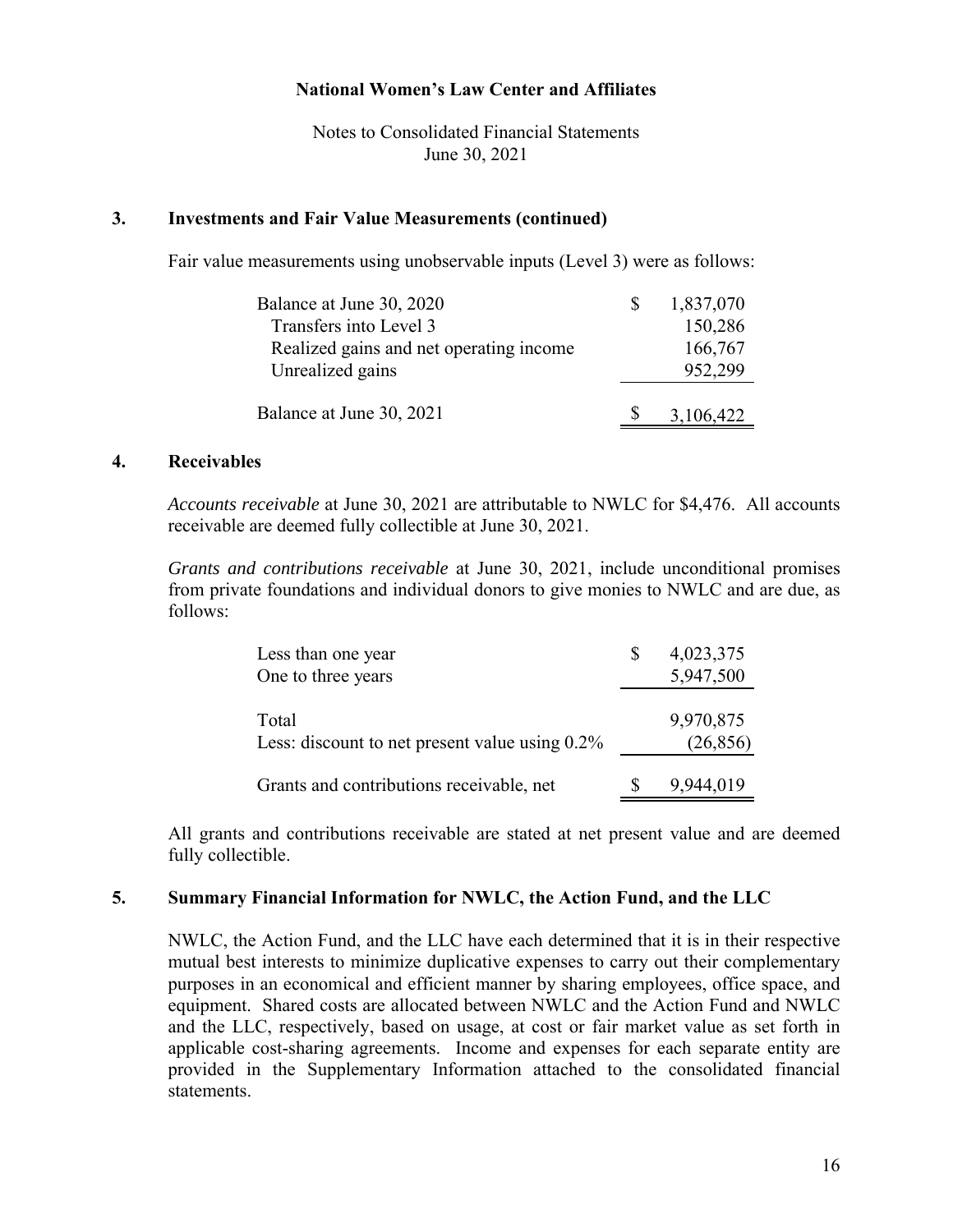Notes to Consolidated Financial Statements June 30, 2021

# **6. Property, Equipment, and Accumulated Depreciation and Amortization**

NWLC held the following property and equipment as of June 30, 2021:

| Furniture, software, and equipment                             | 146,817     |
|----------------------------------------------------------------|-------------|
| Leasehold improvements                                         | 1,479,260   |
| Intangible assets                                              | 72,500      |
| Total property and equipment<br>Less: accumulated depreciation | 1,698,577   |
| and amortization                                               | (1,182,128) |
| Property and equipment, net                                    | 516,449     |

Property and equipment purchased with NWLC's tenant improvement allowance described in Note 7 is recorded as a leasehold improvement for consolidated financial statement purposes. Depreciation and amortization expense of \$276,122 for the year ended June 30, 2021, was allocated to NWLC, the Action Fund, and the LLC based on the cost-sharing agreement described in Note 5.

## **7. Commitments and Contingencies**

## Concentrations of Credit Risk

The Organization's cash and cash equivalents are comprised of amounts in accounts at various financial institutions; most of these amounts are insured by the Federal Deposit Insurance Corporation (FDIC).

## Concentrations of Revenue Risk

The Organization received a substantial portion of its revenue and support from two sources during the year ended June 30, 2021, which represented approximately 41% of the Organization's total revenue and support. These revenues were designated as timerestricted to be spent over a five-year term, and are included in net assets with donor restrictions in the accompanying consolidated statement of activities at June 30, 2021.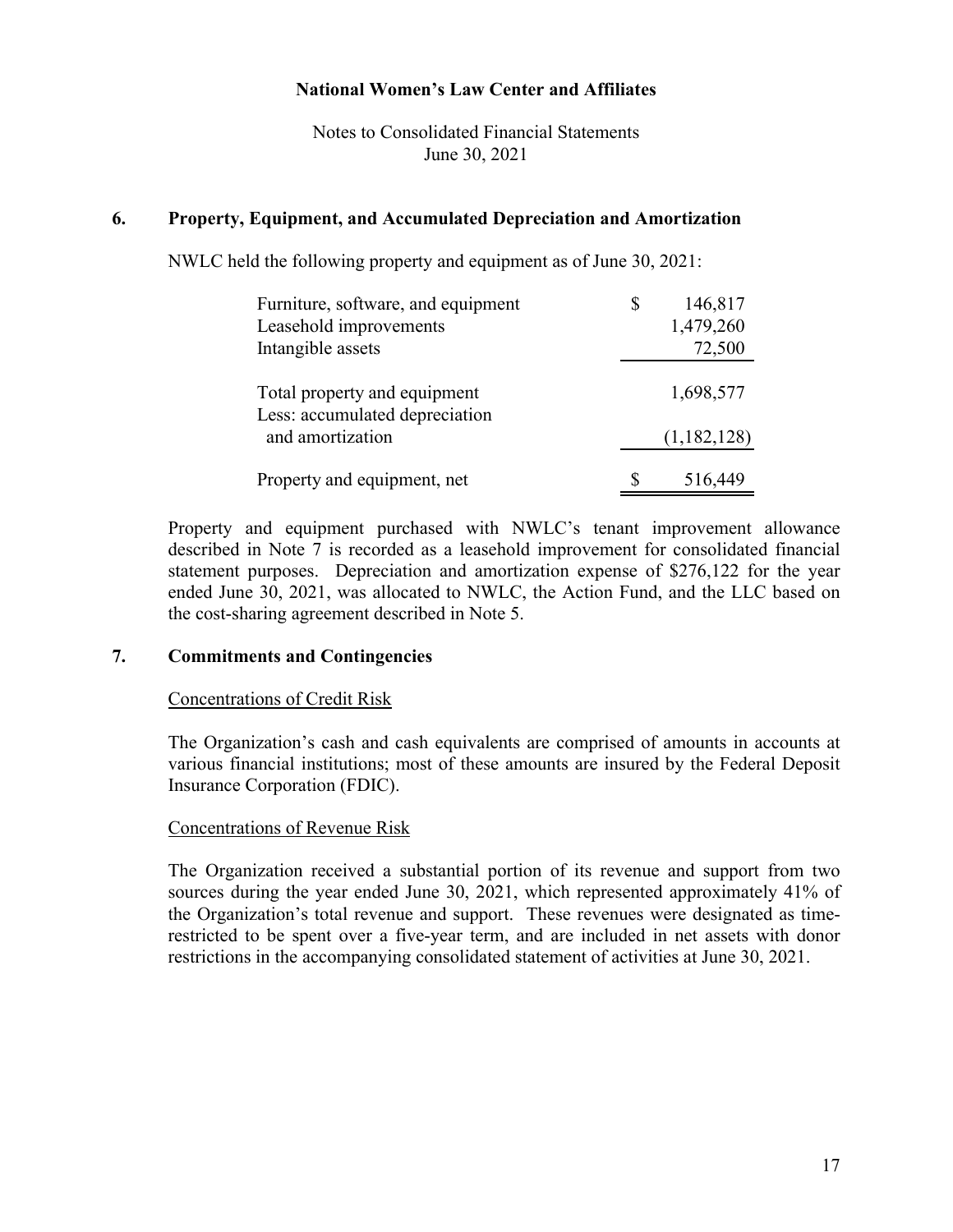Notes to Consolidated Financial Statements June 30, 2021

# **7. Commitments and Contingencies (continued)**

#### Operating Lease

Effective July 1, 2014, NWLC entered into a 104-month, non-cancellable operating lease for office space that terminates on February 28, 2023. The lease requires NWLC to pay annual rent escalations of 2.5% commencing on July 1, 2015, as well as to pay its proportionate share of any increase in operating expenses and real estate taxes, which commenced on January 1, 2016. Effective March 8, 2019, NWLC amended its current lease to include expanded premises. The amended lease commenced on June 30, 2019 and is scheduled to terminate on February 28, 2023. The amended lease requires NWLC to pay annual rent escalations of 2.5% commencing on July 1, 2019, as well as to pay its proportionate share of any increase in operating expenses and real estate taxes required for the expanded premises.

The lease also provides rental abatements and a tenant improvement allowance for leasehold improvements, furniture, and equipment. As of June 30, 2021, NWLC had utilized total rental abatements of \$943,080 and expended its full tenant improvement allowance of \$1,088,160.

Under GAAP, all rental payments, including fixed rent increases, less any rental abatements, are recognized on a straight-line basis over the term of the lease. Lease incentives are amortized over the life of the lease on a straight-line basis as an offset to rent expense. The difference between GAAP rent expense and the actual lease payments is reflected as deferred rent and incentive allowance in the accompanying consolidated statements of financial position.

Rent expense of \$1,121,948 for the year ended June 30, 2021, was allocated to NWLC, the Action Fund, and the LLC based on the cost-sharing agreement described in Note 5.

Future minimum lease rental payments under the lease agreement are as follows for the years ending June 30:

| 2022  | <sup>S</sup> | 1,246,658 |
|-------|--------------|-----------|
| 2023  |              | 851,883   |
|       |              |           |
| Total |              | 2,098,541 |
|       |              |           |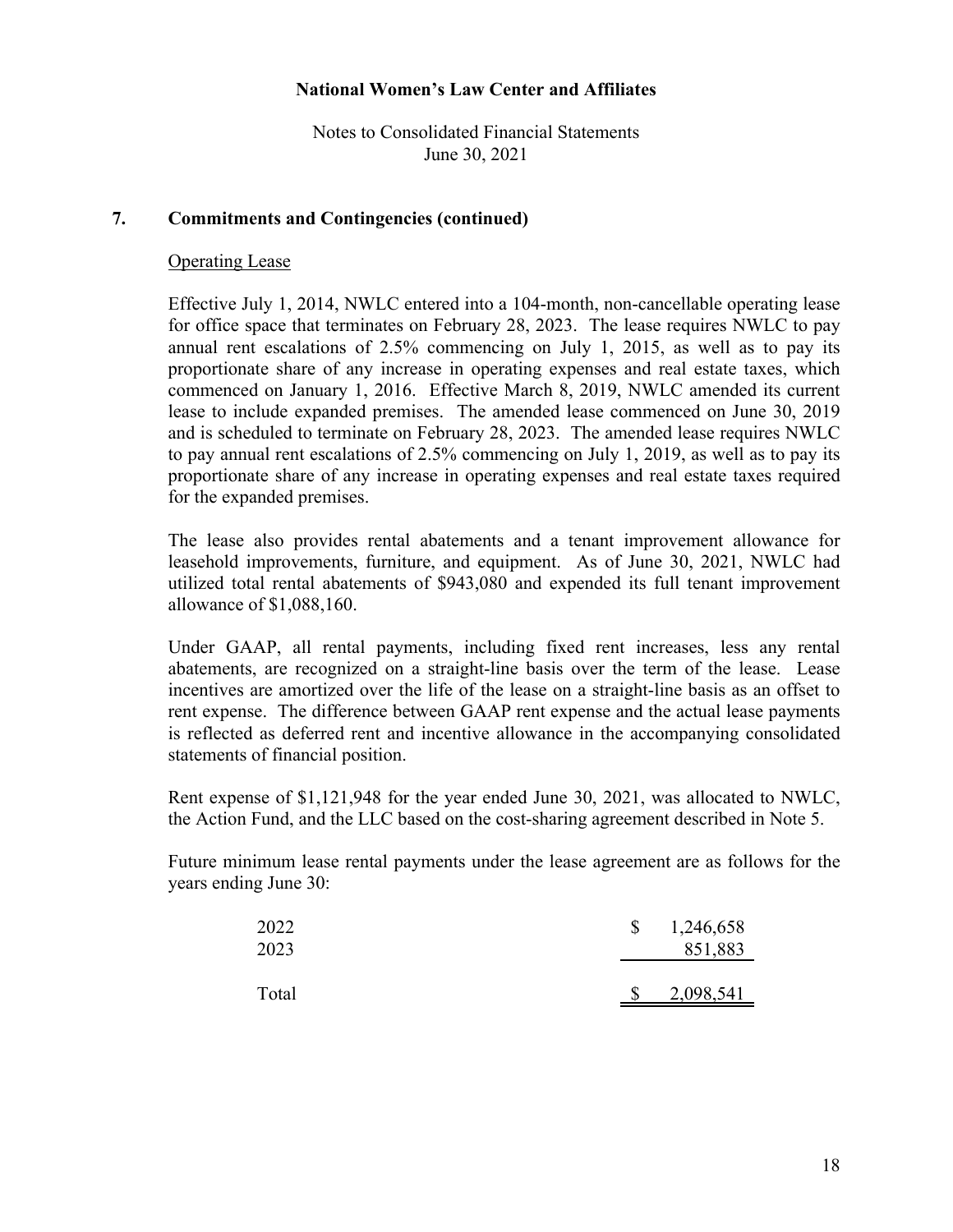Notes to Consolidated Financial Statements June 30, 2021

# **7. Commitments and Contingencies (continued)**

## Operating Lease (continued)

An irrevocable letter of credit of \$23,242 was accepted as a security deposit by the landlord. The bank required NWLC to purchase a certificate of deposit for the same amount to collateralize the letter of credit. This amount is included in prepaid expenses and security deposits in the accompanying consolidated statements of financial position.

#### Collective Bargaining Agreement

On April 22, 2020, NWLC entered into a voluntary recognition process agreement with IFPTE Local 70/NPEU ("the Union") to recognize the Union as the collective bargaining representative of a group of NWLC's employees. The Bargaining Unit shall consist of the Employer's full-time (i.e., working at least 37.5 hours a week) and regular part-time (i.e., working at least 20 hours a week) employees, but excludes temporary employees (i.e., hired to work for less than 6 months); interns; and supervisors (employees and positions that NWLC's management and the Union agree to include in the proposed Bargaining Unit), managers, and confidential employees as defined by the National Labor Relations Act. The terms of the collective bargaining agreement with the Union are being negotiated starting in 2021.

## **8. Net Assets**

## Net Assets Without Donor Restrictions Including Board-Designated Funds

The net assets without donor restrictions of NWLC consist of an operating fund and an NWLC Board-Designated Long-Term Reserve Fund ("the Long-Term Reserve Fund"). The Long-Term Reserve Fund, which includes unencumbered endowment earnings, transfers from operations to the Long-Term Reserve Fund, and the MARGARET Fund reserve account, is intended to provide emergency funds to cover at least six months of NWLC's core annual expenses and to generate income for NWLC's operations. NWLC's investment policy was modified after June 30, 2018, to separate the Long-Term Reserve Fund into two separate funds—the Long-Term Reserve Fund and the Unencumbered Endowment Earnings Fund for internal management purposes. The policy modification also specified that NWLC should consider certain amounts of the operating budget when determining the adequacy of its emergency funds.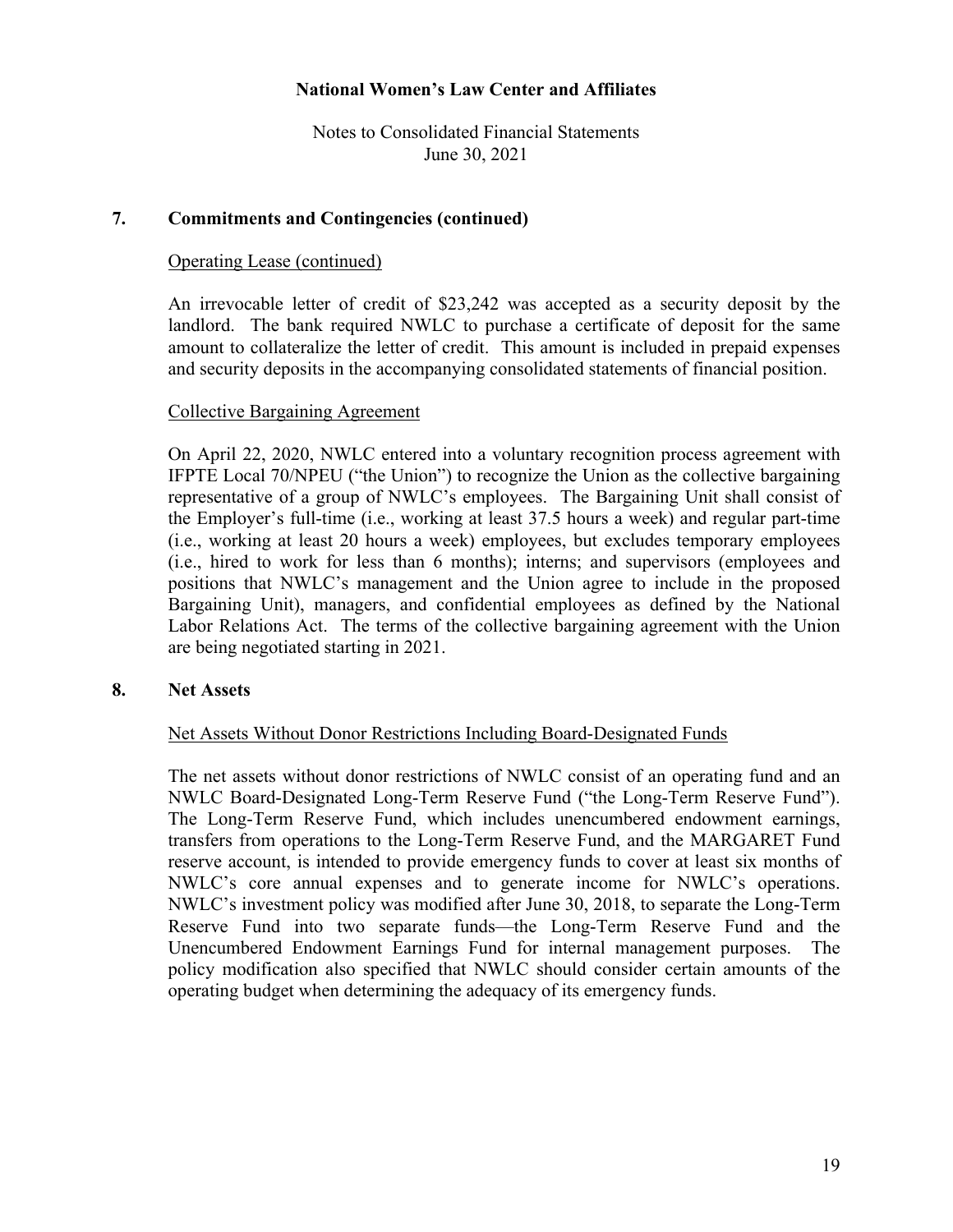Notes to Consolidated Financial Statements June 30, 2021

#### **8. Net Assets (continued)**

#### Net Assets Without Donor Restrictions Including Board-Designated Funds (continued)

The MARGARET Fund (approximately 11% of the Long-Term Reserve Fund at June 30, 2021) is intended to support NWLC's work, including its work on Title IX, to educate a large number of attorneys, policy makers, administrators, and other interested persons to effect change and ensure equity for girls and women.

Net assets without donor restrictions of the Organization at June 30, 2021 were attributable to NWLC, the LLC, and the Action Fund. Such amounts are provided in the following table.

|                                                |    | <b>NWLC</b> | <b>LLC</b> |         |               | <b>Action Fund</b> |    | Total      |  |
|------------------------------------------------|----|-------------|------------|---------|---------------|--------------------|----|------------|--|
| Operating fund                                 | \$ | 10,403,589  | \$         | 351,209 | $\mathcal{S}$ | 84,253             | \$ | 10,839,051 |  |
| Long-Term Reserve Fund:                        |    |             |            |         |               |                    |    |            |  |
| Unencumbered                                   |    |             |            |         |               |                    |    |            |  |
| <b>Endowment Earnings</b>                      |    |             |            |         |               |                    |    |            |  |
| Fund                                           |    | 5,451,043   |            |         |               |                    |    | 5,451,043  |  |
| <b>MARGARET</b> Fund                           |    | 2,415,600   |            |         |               |                    |    | 2,415,600  |  |
| Other amounts in the                           |    |             |            |         |               |                    |    |            |  |
| Long-Term Reserve                              |    |             |            |         |               |                    |    |            |  |
| Fund                                           |    | 22,308,570  |            |         |               |                    |    | 22,308,570 |  |
| <b>Total Long-Term Reserve</b>                 |    |             |            |         |               |                    |    |            |  |
| Fund                                           |    | 30,175,213  |            |         |               |                    |    | 30,175,213 |  |
| Total net assets without<br>donor restrictions | S  | 40,578,802  | S          | 351,209 | \$            | 84,253             | S. | 41,014,264 |  |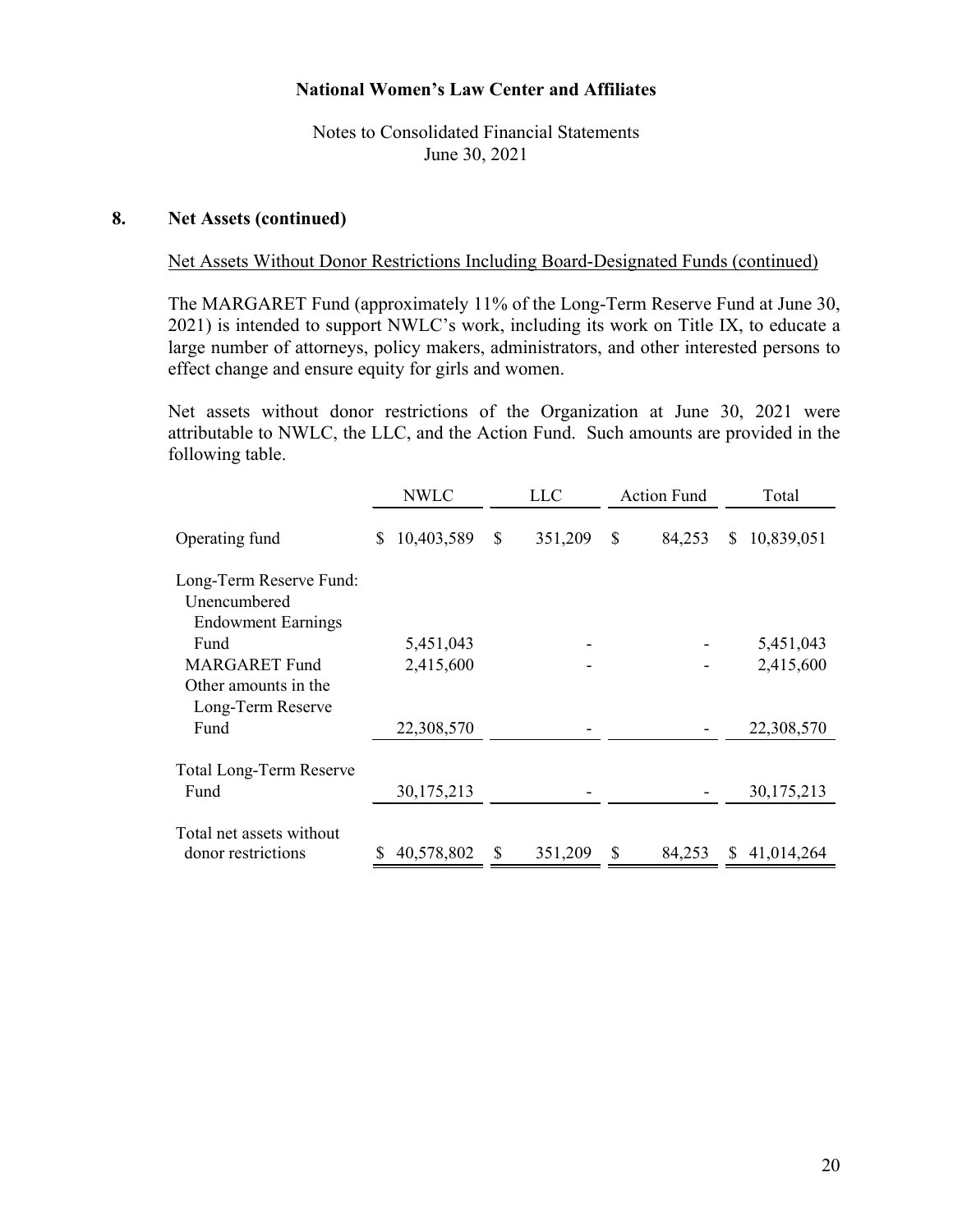Notes to Consolidated Financial Statements June 30, 2021

# **8. Net Assets (continued)**

# Net Assets With Donor Restrictions

Net assets with donor restrictions for NWLC, the LLC, and the Action Fund are available for the following purposes and time periods as of June 30, 2021:

|                                             | <b>NWLC</b>              | <b>LLC</b>      | <b>Action Fund</b> | Total                     |
|---------------------------------------------|--------------------------|-----------------|--------------------|---------------------------|
|                                             |                          |                 |                    |                           |
| Purpose restricted:                         |                          |                 |                    |                           |
| Nokomis Endowment                           | $\mathbf S$<br>1,000,000 | $\mathcal{S}$   | $\mathbf S$        | $\mathbb{S}$<br>1,000,000 |
| Reproductive Rights and Health              | 1,472,420                |                 |                    | 1,472,420                 |
| Child Care/Early Learning and               |                          |                 |                    |                           |
| <b>Income Security</b>                      | 1,564,894                |                 | 368,849            | 1,933,743                 |
| Workplace Justice and Education             | 1,217,223                |                 |                    | 1,217,223                 |
| <b>TIMES UP Legal Defense</b>               |                          |                 |                    |                           |
| Fund and Legal Network for                  |                          |                 |                    |                           |
| Gender Equity                               |                          | 7,957,890       |                    | 7,957,890                 |
| Women's Legal Rights                        | 1,842,465                |                 | 6,480              | 1,848,945                 |
| Named Funds:                                |                          |                 |                    |                           |
| Joan and James Bernstein Fund               | 32,034                   |                 |                    | 32,034                    |
| Legacy Fund                                 | 425,346                  |                 |                    | 425,346                   |
|                                             |                          |                 |                    |                           |
| Total purpose restricted                    | 7,554,382                | 7,957,890       | 375,329            | 15,887,601                |
|                                             |                          |                 |                    |                           |
| Time restricted:                            |                          |                 |                    |                           |
| Unappropriated Ford                         |                          |                 |                    |                           |
| Endowment earnings                          | 8,997,616                |                 |                    | 8,997,616                 |
| <b>Unappropriated Nokomis</b>               |                          |                 |                    |                           |
| Endowment earnings                          | 2,645,709                |                 |                    | 2,645,709                 |
| Restricted for fiscal year                  |                          |                 |                    |                           |
| 2022 and beyond                             | 10,019,619               |                 |                    | 10,019,619                |
|                                             |                          |                 |                    |                           |
| Total time restricted                       | 21,662,944               |                 |                    | 21,662,944                |
| Endowment:                                  |                          |                 |                    |                           |
| Ford Endowment                              | 14,182,895               |                 |                    | 14,182,895                |
| Nokomis Endowment                           | 5,000,000                |                 |                    | 5,000,000                 |
|                                             |                          |                 |                    |                           |
| Total endowment                             | 19,182,895               |                 |                    | 19,182,895                |
|                                             |                          |                 |                    |                           |
| Total net assets with<br>donor restrictions | 48,400,221<br>\$         | \$<br>7,957,890 | \$<br>375,329      | \$56,733,440              |
|                                             |                          |                 |                    |                           |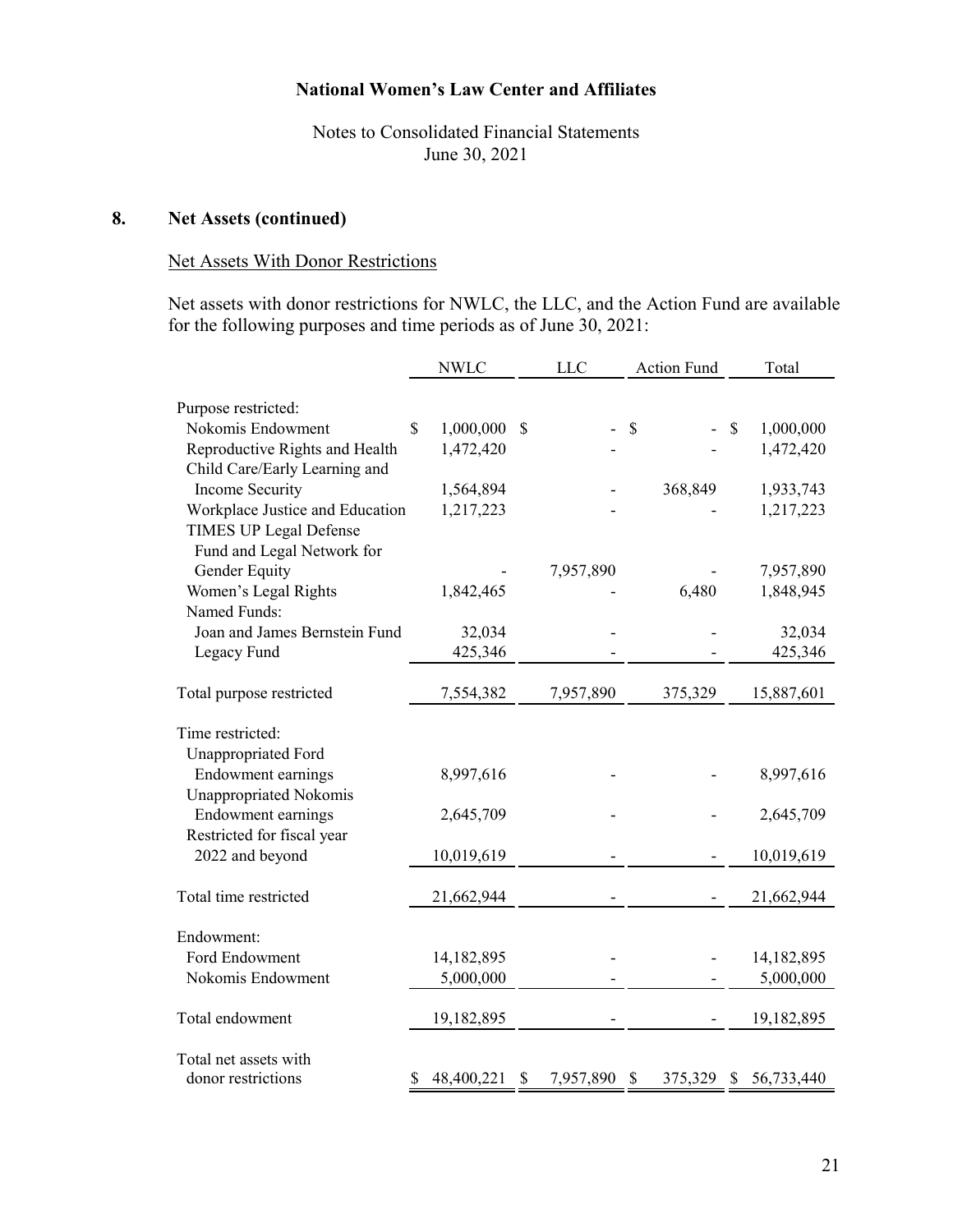Notes to Consolidated Financial Statements June 30, 2021

#### **9. NWLC Endowments**

#### Description of NWLC Endowments and Associated Interpretation of Law

#### *Ford Endowment*

During the three years ending June 30, 2007, NWLC received three conditional grants from the Ford Foundation ("the Foundation"), totaling \$10,000,000, to start its Ford Endowment and pay the operating expenses of the endowment campaign. NWLC met the conditions of these grants, which included raising additional monies from outside contributors. NWLC classifies the original value of monies received from these Foundation grants and from other contributors to meet the Foundation's grant conditions, net of allowable campaign expenses, as net assets with donor restrictions (collectively, "Ford Endowment").

At the time of the endowment grants from the Ford Foundation, the management and investment of endowment funds in the District of Columbia were governed by the Uniform Management of Institutional Funds Act (UMIFA), which generally provided that, in the absence of overriding donor stipulation, spending from an endowment fund was limited to the fund's "historic dollar value," defined as the value of contributions made to the fund, without increases or decreases because of investment results, inflation, or anything else. Under the terms of the Foundation's grant agreements to NWLC, the Ford Endowment was required "to be maintained on a permanent basis."

In addition, under the agreements, 100% of the income and net appreciation may be spent each year but the principal is not to be spent except in an emergency and with the permission of NWLC's Board of Directors. NWLC's Board of Directors interpreted the terms of the Foundation's endowment grants as consistent with UMIFA by requiring the preservation of the historic dollar value of the Ford Endowment. In January 2008, the District of Columbia replaced UMIFA with the Uniform Prudent Management of Institutional Funds Act (UPMIFA). UPMIFA prescribes new guidelines for expenditure of an endowment fund, subject to the intent of the donor specified in the gift instrument. NWLC's Board of Directors continues to regard the agreements issued in connection with the Foundation's grants as providing such a donor specification for the Ford Endowment.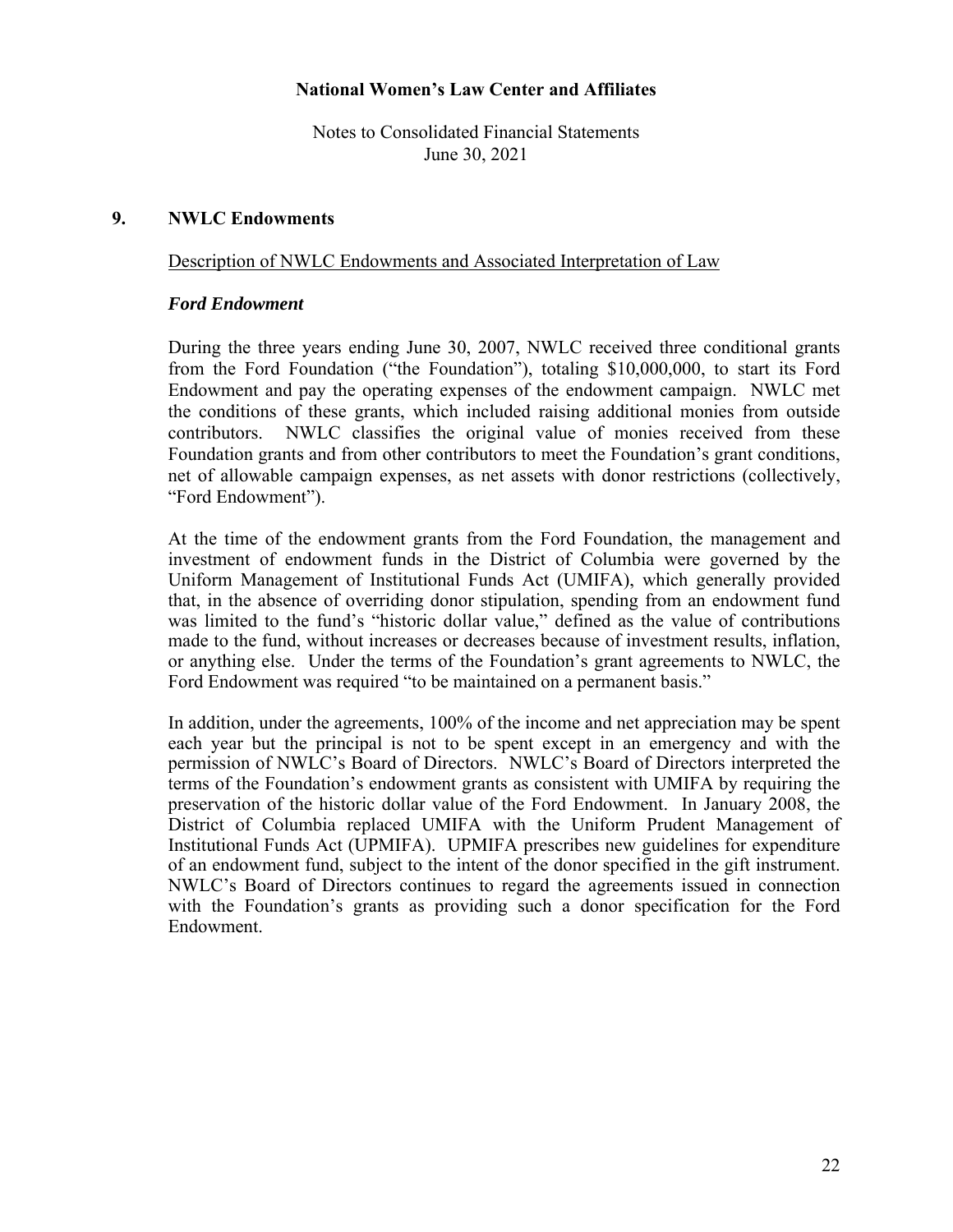Notes to Consolidated Financial Statements June 30, 2021

## **9. NWLC Endowments (continued)**

# Description of NWLC Endowments and Associated Interpretation of Law (continued)

#### *Nokomis Endowment*

In 2013, the Nokomis Foundation approved a legacy grant to NWLC in the amount of \$6,000,000 to be held as an endowment to provide unrestricted general support for NWLC. NWLC received the funds on May 30, 2014.

Under the terms of the grant, the Nokomis Endowment is governed by the laws of the District of Columbia, currently UPMIFA. UPMIFA provides that, subject to the intent of the donor specified in the gift instrument, an institution may appropriate for expenditure, or accumulate as much of an endowment fund that the institution determines is prudent for the use, benefits, purposes, and duration for which the endowment fund is established.

#### Return Objectives, Risk Parameters, and Strategies, for NWLC Endowments

## *Return Objectives and Risk Parameters*

NWLC has adopted investment and spending policies for both the Ford and Nokomis Endowments, respectively, which attempt to provide a predictable stream of funding to NWLC and to maintain the purchasing power of the funds. Given the relationship between risk and return, a fundamental step in determining the investment policy for the endowment funds is the determination of an appropriate risk tolerance. After taking into consideration such factors as NWLC's financial stability, uncertainty of cash flows in and out of the endowment funds over the long term, and capital market volatility, NWLC's Board of Directors believes a moderate risk strategy is prudent. Under this policy, as approved by NWLC's Board of Directors, the long-term goal for the investment objective of the Ford Endowment and Nokomis Endowment funds are to (1) preserve the real purchasing power (after inflation) of the principal donated to create the endowment, taking into consideration the assets in Unencumbered Endowment Earnings Fund and (2) provide a stable source of perpetual financial support.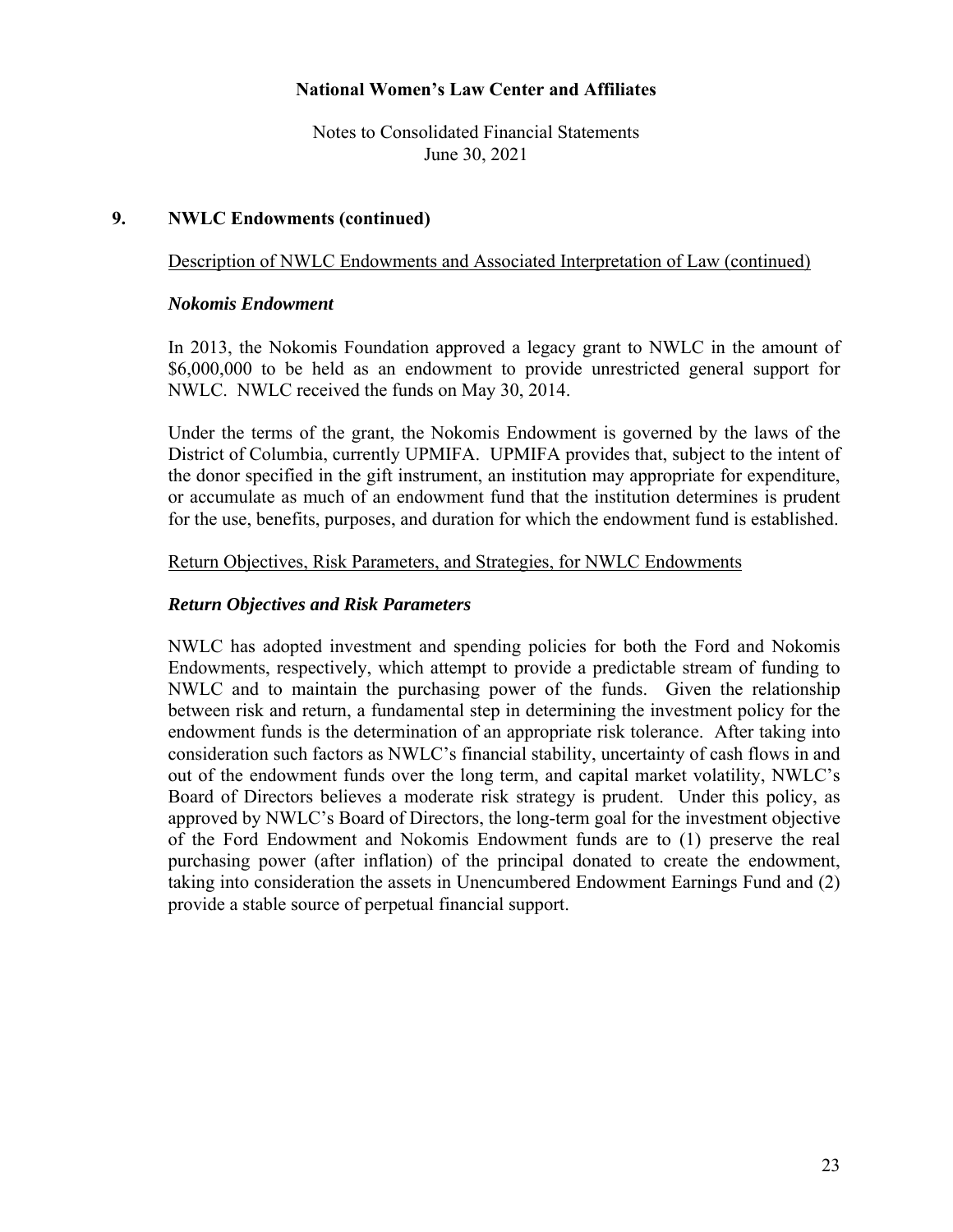Notes to Consolidated Financial Statements June 30, 2021

## **9. NWLC Endowments (continued)**

#### Return Objectives, Risk Parameters, and Strategies, for NWLC Endowments (continued)

#### *Strategies Employed for Achieving Objectives*

To satisfy its long-term rate-of-return objectives for the Endowments, NWLC relies on a total return strategy in which investment returns are achieved through both capital appreciation (realized and unrealized) and current yield (interest and dividends). NWLC targets a diversified asset allocation that places a greater emphasis on equity-based investments to achieve its long-term return objectives with prudent risk constraints.

#### Spending Policies for NWLC Endowments

The spending policies for NWLC's Endowments are designed to be consistent with the terms of the endowment grants and NWLC's strategies for achieving its endowment objectives. The spending policy approved by NWLC's Board of Directors for the Ford Endowment permits NWLC to spend up to 5% of the Endowment fund's three-year rolling average, so long as spending from the Ford Endowment does not reduce the fund below its historic dollar value, except spending may reduce the fund below its historic dollar value in emergency circumstances with the prior approval of NWLC's Board of Directors.

The spending policy approved by NWLC's Board of Directors for the Nokomis Endowment permits NWLC to spend up to 5% of the Endowment fund's three-year rolling average, so long as spending from the Nokomis Endowment is consistent with the prudence standards of UPMIFA as enacted by the District of Columbia. Accordingly, over the long term, NWLC expects its spending policies to allow both the Ford and the Nokomis Endowments to grow. The spending policies are consistent with NWLC's objectives to provide a predictable stream of funding to NWLC and to maintain the purchasing power of the Endowments, as well as to provide additional real growth through new gifts and investment return.

#### Fund Deficiencies

From time to time, the fair value of assets associated with donor-restricted endowment funds may fall below the permanently restricted amounts of each of the funds, respectively. There were no deficiencies in either the Ford or the Nokomis Endowments at June 30, 2021.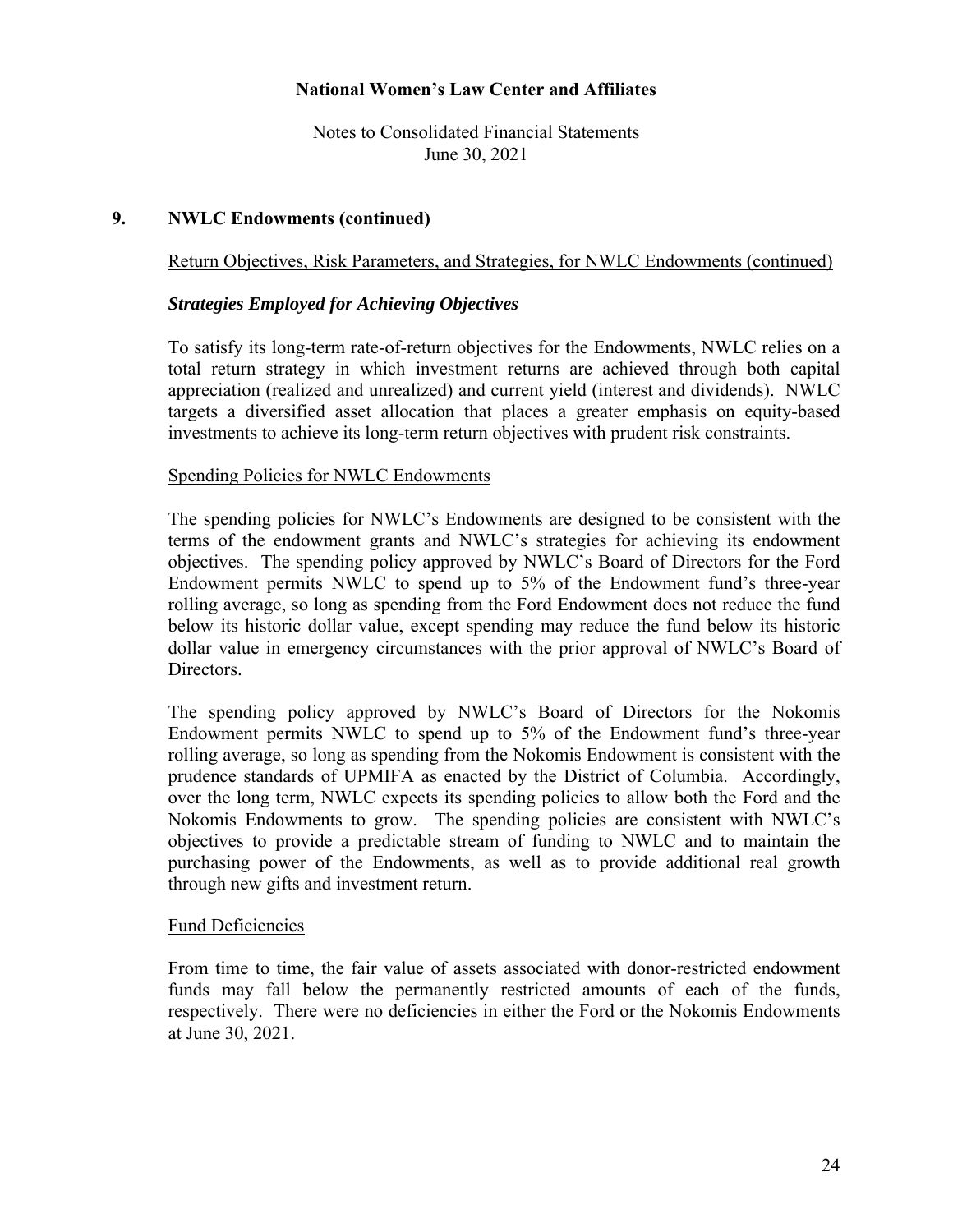Notes to Consolidated Financial Statements June 30, 2021

# **9. NWLC Endowments (continued)**

# Composition of and Changes in NWLC Endowments

The following table shows the changes for the two Endowments that comprise NWLC's total endowment funds for the year ended June 30, 2021:

|                                         | <b>Without Donor</b> | With Donor       |              |             |
|-----------------------------------------|----------------------|------------------|--------------|-------------|
|                                         | Restrictions         | Restrictions     |              | Total       |
| Beginning balance                       |                      |                  |              |             |
| Ford                                    | \$                   | \$<br>19,150,791 | $\mathbb{S}$ | 19,150,791  |
| Nokomis                                 |                      | 7,143,669        |              | 7,143,669   |
| Total beginning balance                 |                      | 26,294,460       |              | 26,294,460  |
| Investment return<br>Investment return: |                      |                  |              |             |
| Ford                                    |                      | 73,209           |              | 73,209      |
| Nokomis                                 |                      | 25,047           |              | 25,047      |
| Total investment return                 |                      | 98,256           |              | 98,256      |
| Net appreciation:                       |                      |                  |              |             |
| Ford                                    |                      | 4,861,808        |              | 4,861,808   |
| Nokomis                                 |                      | 1,814,591        |              | 1,814,591   |
| Total net appreciation                  |                      | 6,676,399        |              | 6,676,399   |
| Total investment return                 |                      | 6,774,655        |              | 6,774,655   |
| Appropriation of assets                 |                      |                  |              |             |
| Ford                                    |                      | (905, 297)       |              | (905, 297)  |
| Nokomis                                 |                      | (337, 598)       |              | (337, 598)  |
| Total appropriation of assets           |                      | (1,242,895)      |              | (1,242,895) |
| <b>Ending balance</b>                   |                      |                  |              |             |
| Ford                                    |                      | 23,180,511       |              | 23,180,511  |
| Nokomis                                 |                      | 8,645,709        |              | 8,645,709   |
| Total ending balance                    | \$                   | \$<br>31,826,220 | \$           | 31,826,220  |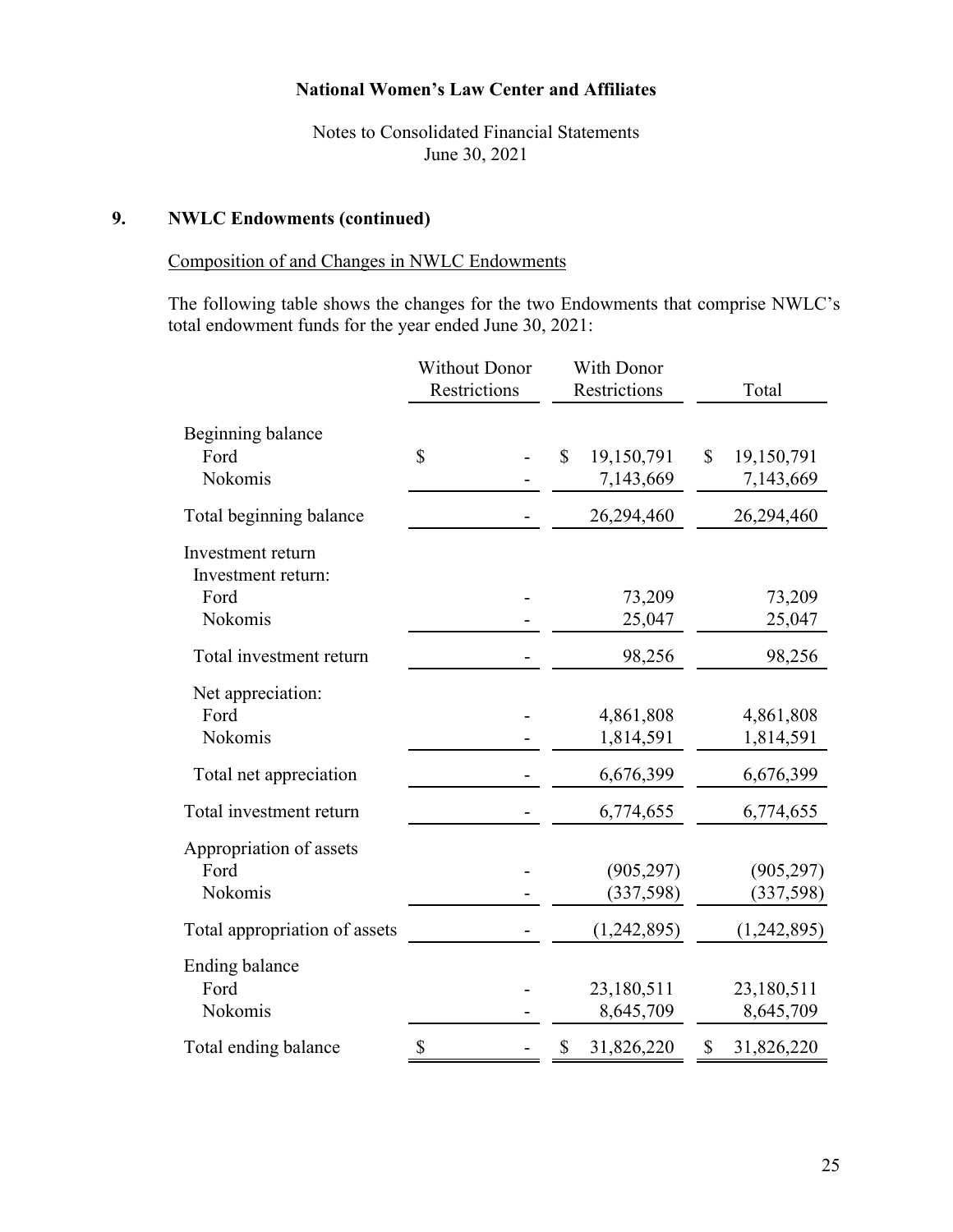Notes to Consolidated Financial Statements June 30, 2021

## **10. Functionalized Expenses**

The consolidated financial statements report certain categories of expenses that are attributed to more than one program or supporting function. Therefore, expenses require allocation on a reasonable basis that is consistently applied. The Organization allocates certain expenses directly to specific functions, and other indirect expenses are allocated across all functions based on labor hours.

#### **11. Pension Benefits**

## Defined Contribution Plan

NWLC participates in a defined contribution IRC Section 403(b) plan covering substantially all employees meeting the eligibility requirements. NWLC contributes to the plan according to a graduated percentage based on each employee's years of service. NWLC contributes 3% of eligible compensation after an employee completes three months of service through three years of service, with such percentage increasing by 1% per year of service up to 6% after five or more years of service. The total annuity contribution expense of \$409,121 for the year ended June 30, 2021, was allocated to NWLC, the Action Fund, and the LLC based on the cost-sharing agreement described in Note 5.

#### Tax Deferred Annuity Plan

NWLC participates in a contributory tax-deferred annuity plan under IRC Section 403(b) covering substantially all employees. Voluntary employee contributions are made on a semi-monthly basis subject to legal limits. NWLC does not contribute any matching or employer contributions to the tax-deferred annuity plan.

#### Deferred Compensation

NWLC's Compensation Committee established a tax-qualified deferred compensation plan ("the Tax-Qualified Plan") on behalf of certain key executives of NWLC in 2002. Organized under IRC Section 457(b), the Tax-Qualified Plan is unfunded and any distributions under the Tax-Qualified Plan are to be made out of the general assets of NWLC. Participants in the Tax-Qualified Plan are immediately 100% vested in the employer contributions made. Total contribution expense of \$7,596 for the year ended June 30, 2021, was allocated to NWLC, the Action Fund, and the LLC based on the costsharing agreement described in Note 5.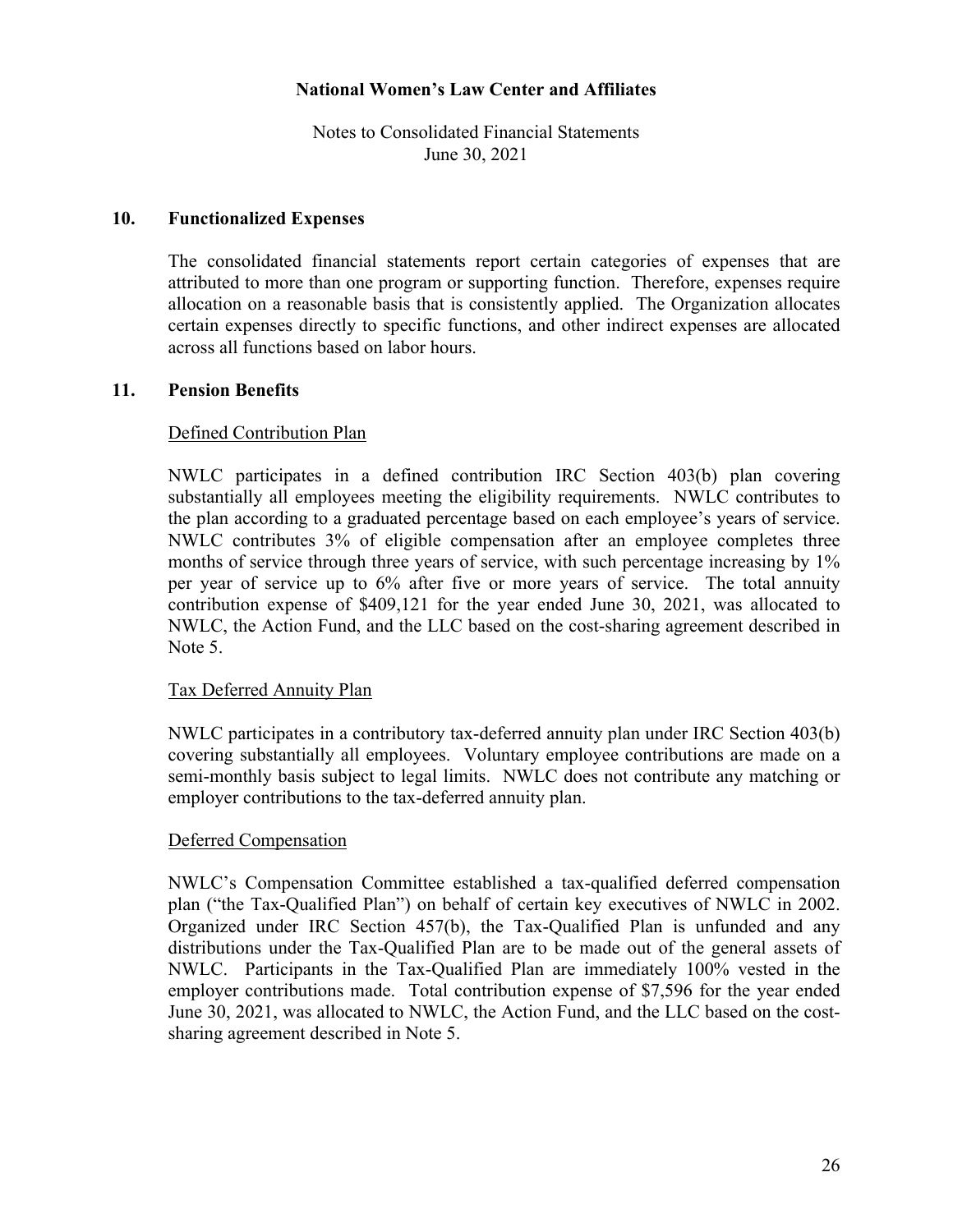Notes to Consolidated Financial Statements June 30, 2021

#### **12. Joint Costs**

Joint costs that encompassed both program and fundraising activities, all of which were NWLC costs, totaled \$66,931 for the year ended June 30, 2021; \$49,949 was allocated to Program Services and \$16,982 was allocated to Development (fundraising).

## **13. Prior Year Information**

The consolidated financial statements include certain prior year summarized comparative information in total, but not by net asset class, for the consolidated statement of activities and functional expenses. The summary information for the year ended June 30, 2020, was obtained from the Organization's consolidated audited financial statements for the year ended June 30, 2020. Because the prior year consolidated statements of activities and functional expenses are provided as summary information, they do not include sufficient detail to constitute a presentation in conformity with GAAP. Accordingly, such information should be read in conjunction with the Organization's consolidated financial statements for the year ended June 30, 2020.

#### **14. Income Taxes**

NWLC and the LLC are exempt from the payment of taxes on income other than net unrelated business income under IRC Section  $501(c)(3)$  and file a consolidated tax return. As of June 30, 2021, no provision for income taxes was made, as NWLC believes that the income tax, if any, on any net unrelated business income from NWLC's private capital investments will be immaterial. Contributions to NWLC and the LLC are tax-deductible by donors, as provided in IRC Section  $170(b)(1)(A)(vi)$ .

The Action Fund is exempt from the payment of taxes on income other than net unrelated business income under IRC Section 501(c)(4). At June 30, 2021, no provision for income taxes was made, as the Action Fund had no unrelated business income. Contributions to the Action Fund are not tax-deductible by donors.

## **15. Uncertain Tax Positions**

Pursuant to FASB ASC 740-10, the Organization reviews and assesses all activities annually to identify any changes in the scope of the activities and revenue sources and the tax treatment thereof to identify any uncertain tax positions. At June 30, 2021, management did not identify any uncertain tax positions requiring recognition or disclosure in these consolidated financial statements. Tax years reasonably considered open and subject to examination for the Organization are the years ended June 30, 2018, through June 30, 2020.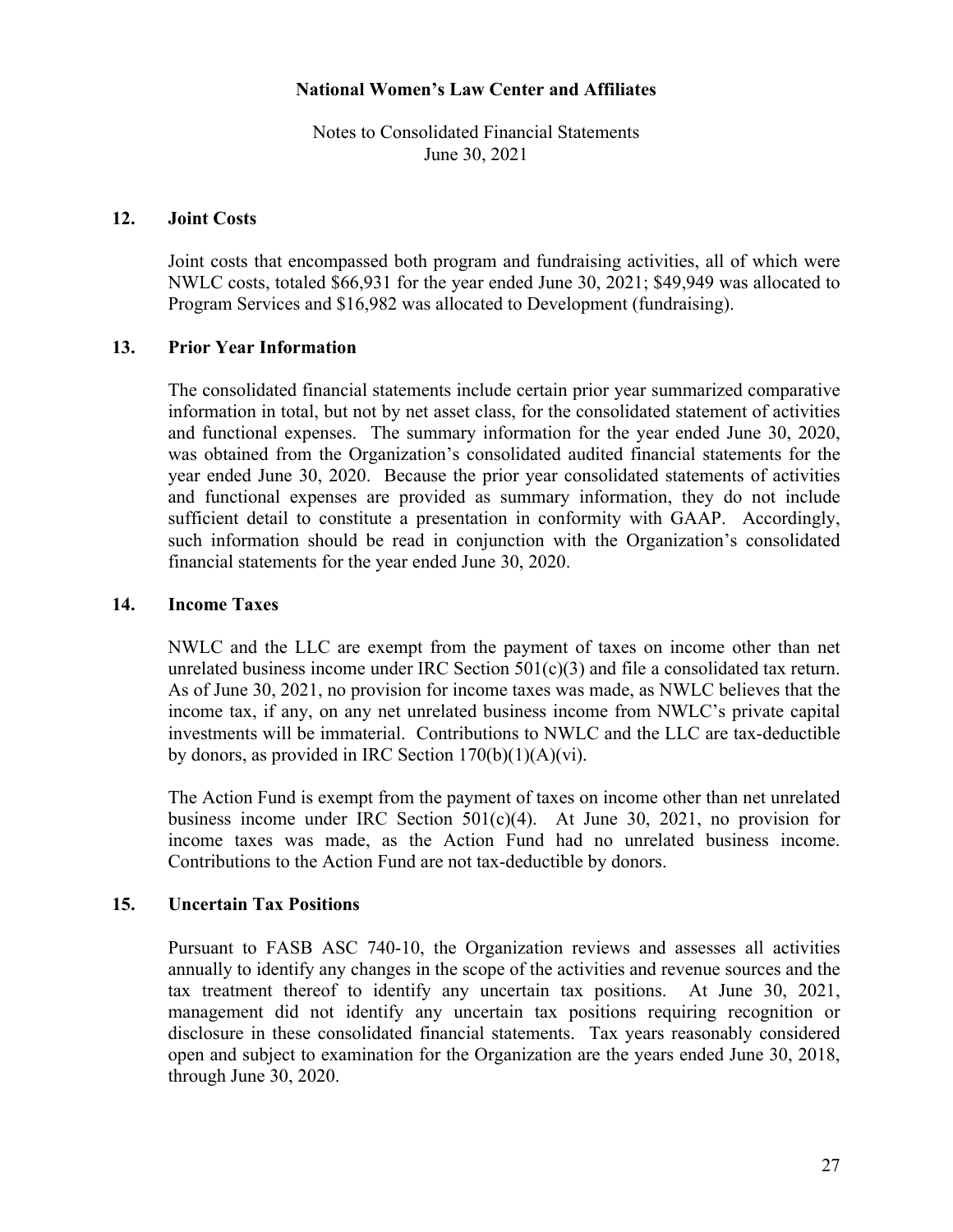Notes to Consolidated Financial Statements June 30, 2021

#### **16. COVID-19 Pandemic**

The COVID-19 outbreak in the United States and around the world has caused business disruption due to mandatory lockdowns implemented in most states in order to slow down the spread of the virus. The Organization's management has been monitoring the situation and implementing certain changes in its operations and upcoming events in order to mitigate the impact of this pandemic, including holding events virtually since March 2020. While there is considerable uncertainty around its duration, the full financial impact cannot be reasonably estimated at this time.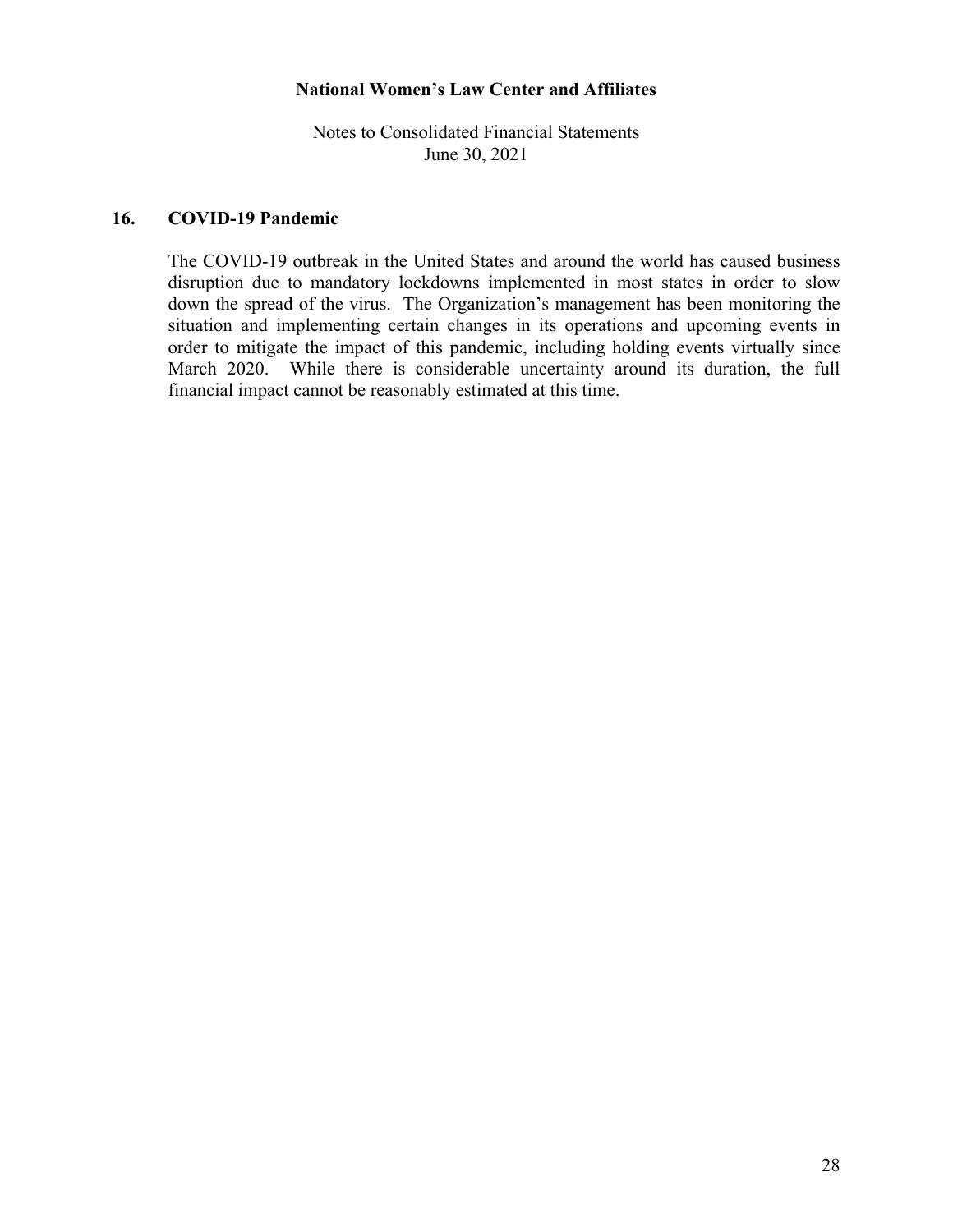# **SUPPLEMENTARY INFORMATION \_\_\_\_\_\_\_\_\_\_\_\_\_\_\_\_\_\_\_\_\_**

The following pages present the unconsolidated Statements of Activities for the National Women's Law Center, National Women's Law Center Fund LLC, and the National Women's Law Center Action Fund, respectively. This supplementary information provides additional information about the respective entities and is not a required part of the consolidated financial statements. This supplementary information is intended to be stand-alone statements, and therefore, does not include any consolidation entries.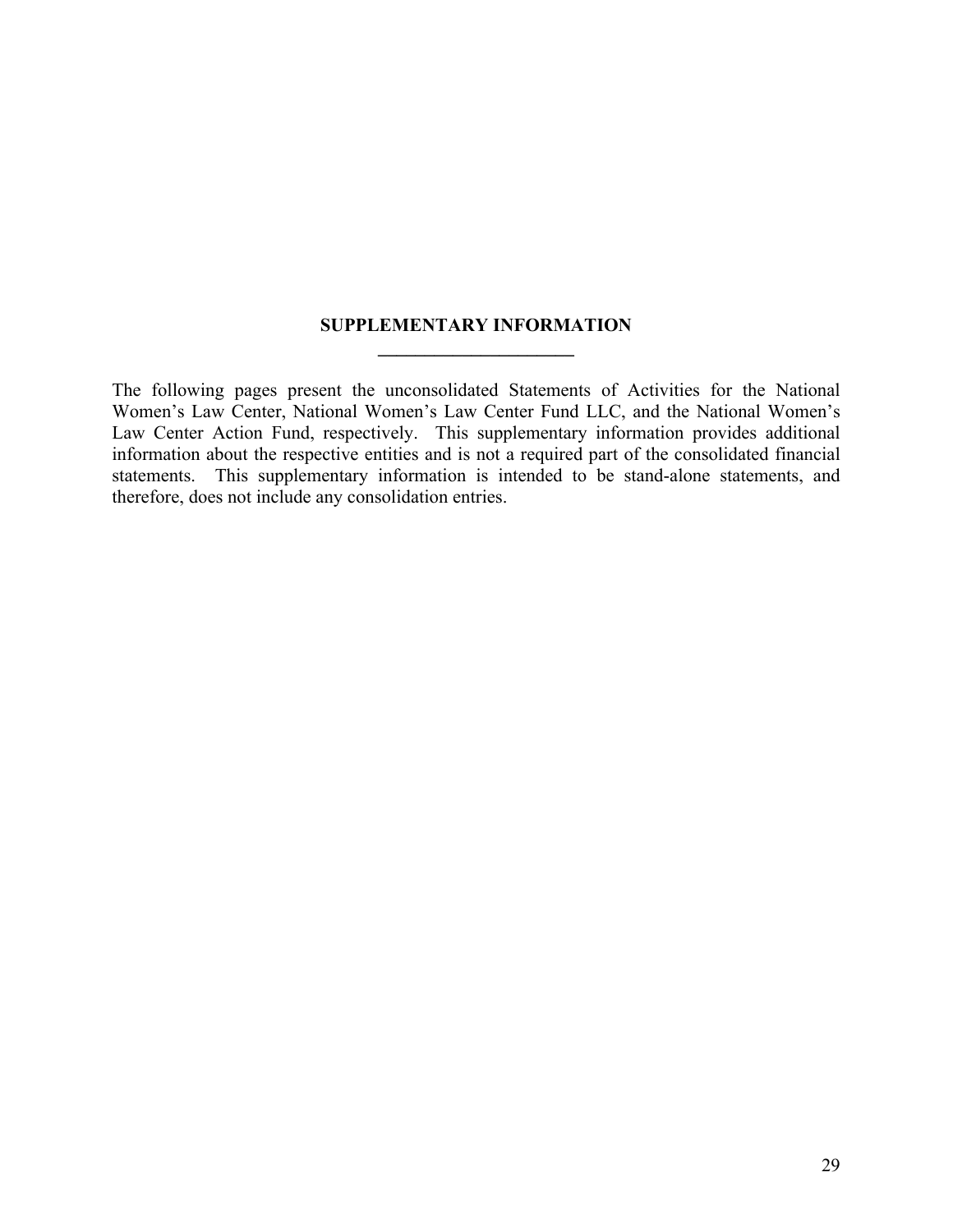#### **National Women's Law Center**

#### Statement of Activities For the Year Ended June 30, 2021

|                                                                 | <b>Without Donor Restrictions</b> |            |    |             |              |            |                            |               |            |
|-----------------------------------------------------------------|-----------------------------------|------------|----|-------------|--------------|------------|----------------------------|---------------|------------|
|                                                                 |                                   | Operating  |    | Reserves    |              | Total      | With Donor<br>Restrictions |               | Total      |
| <b>Revenue and Support</b>                                      |                                   |            |    |             |              |            |                            |               |            |
| Grants                                                          | \$                                |            | \$ | 20,000,000  | $\mathbb{S}$ | 20,000,000 | \$<br>20,596,047           | <sup>\$</sup> | 40,596,047 |
| Net investment return                                           |                                   |            |    | 2,737,325   |              | 2,737,325  | 6,776,139                  |               | 9,513,464  |
| Income from cash equivalents                                    |                                   | 56,099     |    |             |              | 56,099     |                            |               | 56,099     |
| Contributions                                                   |                                   | 5,668,928  |    |             |              | 5,668,928  | 514,739                    |               | 6,183,667  |
| Donated goods and services                                      |                                   | 6,102,715  |    |             |              | 6,102,715  |                            |               | 6,102,715  |
| Other                                                           |                                   | 34,385     |    |             |              | 34,385     |                            |               | 34,385     |
| Legal fees                                                      |                                   | 52,990     |    |             |              | 52,990     |                            |               | 52,990     |
| Net assets released from restrictions:                          |                                   |            |    |             |              |            |                            |               |            |
| Appropriation of endowment income                               |                                   | 1,782,840  |    | (539, 945)  |              | 1,242,895  | (1,242,895)                |               |            |
| Satisfaction of time and program restrictions                   |                                   | 17,769,002 |    | (3,000,000) |              | 14,769,002 | (14,769,002)               |               |            |
| Total revenue and support                                       |                                   | 31,466,959 |    | 19,197,380  |              | 50,664,339 | 11,875,028                 |               | 62,539,367 |
| <b>Expenses</b>                                                 |                                   |            |    |             |              |            |                            |               |            |
| Program services:                                               |                                   |            |    |             |              |            |                            |               |            |
| Child Care/Early Learning and Income Security                   |                                   | 3,294,613  |    |             |              | 3,294,613  |                            |               | 3,294,613  |
| Reproductive Rights and Health                                  |                                   | 3,876,759  |    |             |              | 3,876,759  |                            |               | 3,876,759  |
| TIMES UP Legal Defense Fund and Legal Network for Gender Equity |                                   | 1,685,790  |    |             |              | 1,685,790  |                            |               | 1,685,790  |
| Women's Legal Rights                                            |                                   | 5,203,141  |    |             |              | 5,203,141  |                            |               | 5,203,141  |
| Workplace Justice and Education                                 |                                   | 8,392,137  |    |             |              | 8,392,137  |                            |               | 8,392,137  |
| Total program services                                          |                                   | 22,452,440 |    |             |              | 22,452,440 |                            |               | 22,452,440 |
| Supporting services:                                            |                                   |            |    |             |              |            |                            |               |            |
| Administration                                                  |                                   | 1,638,211  |    |             |              | 1,638,211  |                            |               | 1,638,211  |
| Development                                                     |                                   | 1,438,461  |    |             |              | 1,438,461  |                            |               | 1,438,461  |
| Total supporting services                                       |                                   | 3,076,672  |    |             |              | 3,076,672  |                            |               | 3,076,672  |
| Total expenses                                                  |                                   | 25,529,112 |    |             |              | 25,529,112 |                            |               | 25,529,112 |
| <b>Change in Net Assets</b>                                     |                                   | 5,937,847  |    | 19,197,380  |              | 25,135,227 | 11,875,028                 |               | 37,010,255 |
| Net Assets, beginning of year                                   |                                   | 4,465,742  |    | 10,977,833  |              | 15,443,575 | 36,525,193                 |               | 51,968,768 |
| Net Assets, end of year                                         | \$                                | 10,403,589 | S  | 30,175,213  | S            | 40,578,802 | \$<br>48,400,221           | <sup>\$</sup> | 88,979,023 |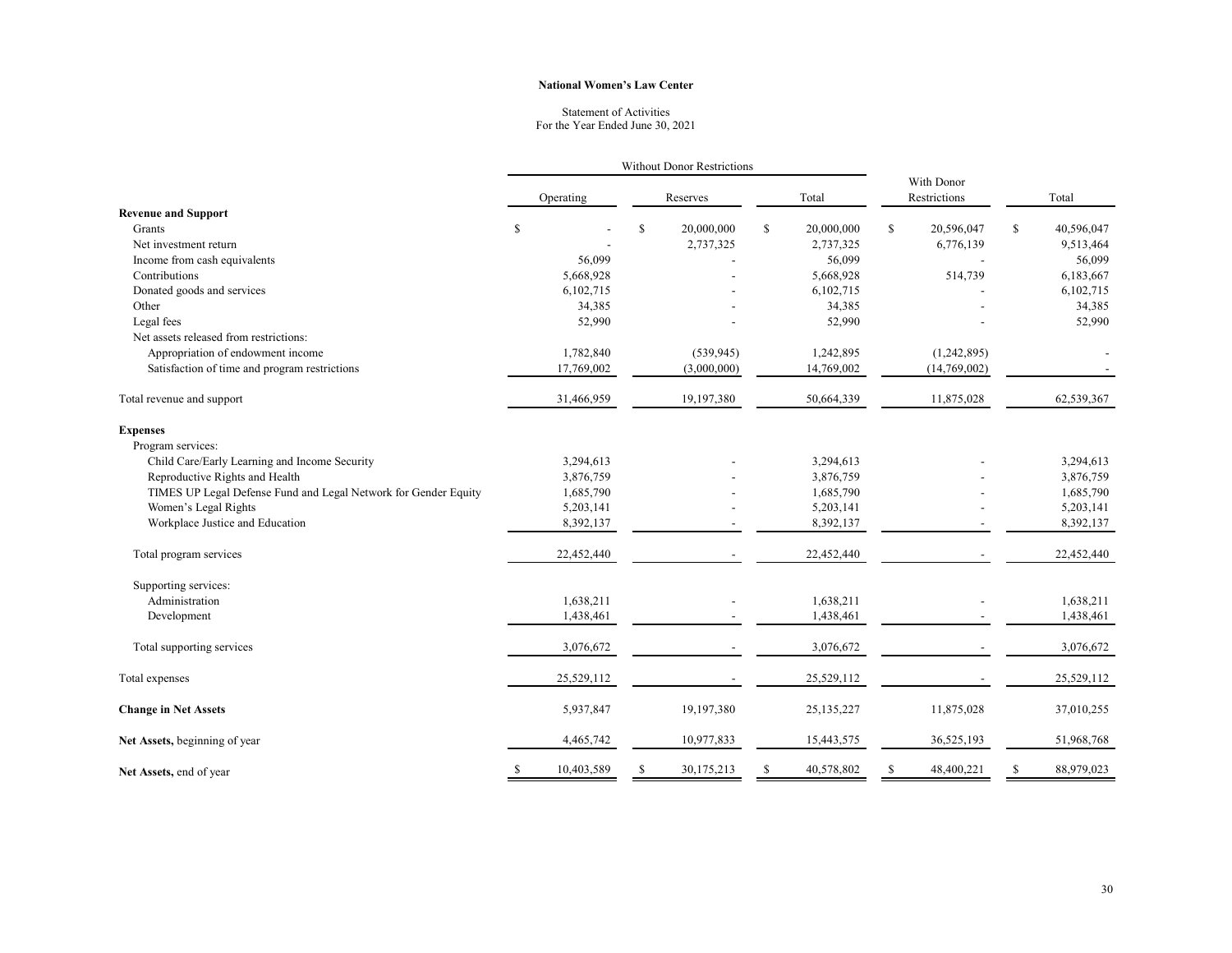#### **National Women's Law Center Fund LLC**

#### Statement of Activities For the Year Ended June 30, 2021

|                                                                 | Without Donor<br>Restrictions | With Donor<br>Restrictions | Total          |  |
|-----------------------------------------------------------------|-------------------------------|----------------------------|----------------|--|
| <b>Revenue and Support</b>                                      |                               |                            |                |  |
| Grants                                                          | <sup>\$</sup>                 | 45,000<br>\$               | \$<br>45,000   |  |
| Income from cash equivalents                                    | 12,906                        |                            | 12,906         |  |
| Donated goods and services                                      |                               | 449,835                    | 449,835        |  |
| Contributions from affiliates                                   |                               | 1,685,790                  | 1,685,790      |  |
| Net assets released from restrictions:                          |                               |                            |                |  |
| Satisfaction of time and program restrictions                   | 5,730,243                     | (5,730,243)                |                |  |
| Total revenue and support                                       | 5,743,149                     | (3,549,618)                | 2,193,531      |  |
| <b>Expenses</b>                                                 |                               |                            |                |  |
| Program services:                                               |                               |                            |                |  |
| TIMES UP Legal Defense Fund and Legal Network for Gender Equity | 5,412,447                     |                            | 5,412,447      |  |
| Total program services                                          | 5,412,447                     |                            | 5,412,447      |  |
| Supporting services:                                            |                               |                            |                |  |
| Administration                                                  | 317,794                       |                            | 317,794        |  |
| Development                                                     |                               |                            |                |  |
| Total supporting services                                       | 317,794                       |                            | 317,794        |  |
| Total expenses                                                  | 5,730,241                     |                            | 5,730,241      |  |
| <b>Change in Net Assets</b>                                     | 12,908                        | (3,549,618)                | (3,536,710)    |  |
| Net Assets, beginning of year                                   | 338,301                       | 11,507,508                 | 11,845,809     |  |
| Net Assets, end of year                                         | 351,209                       | 7,957,890<br>S             | 8,309,099<br>S |  |